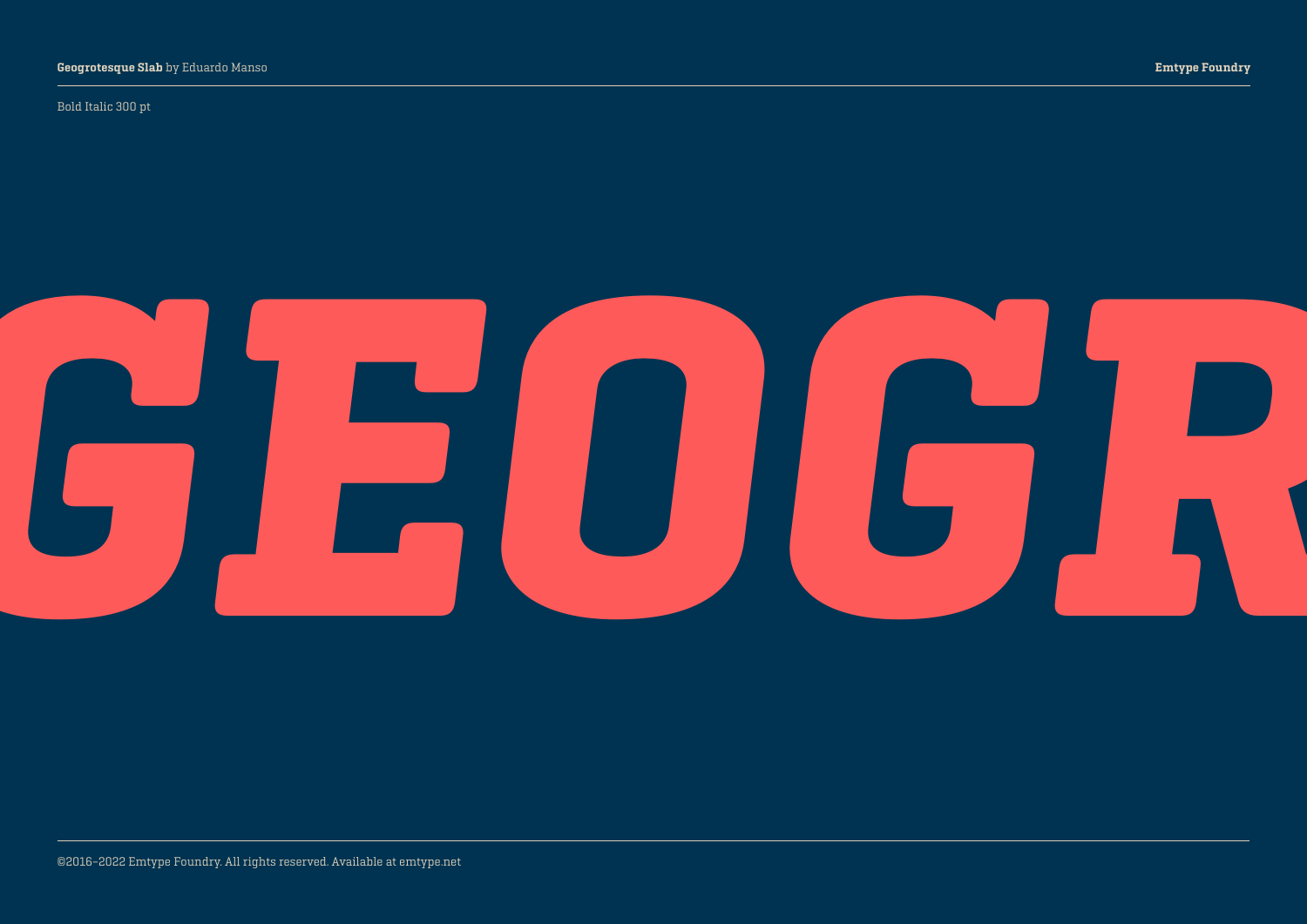Basic character set Medium 75 pt

## ABCDEFGHIJKLMN OPQRSTUVWXYZ abcdefghijklmn opqrstuvwxyz 0123456789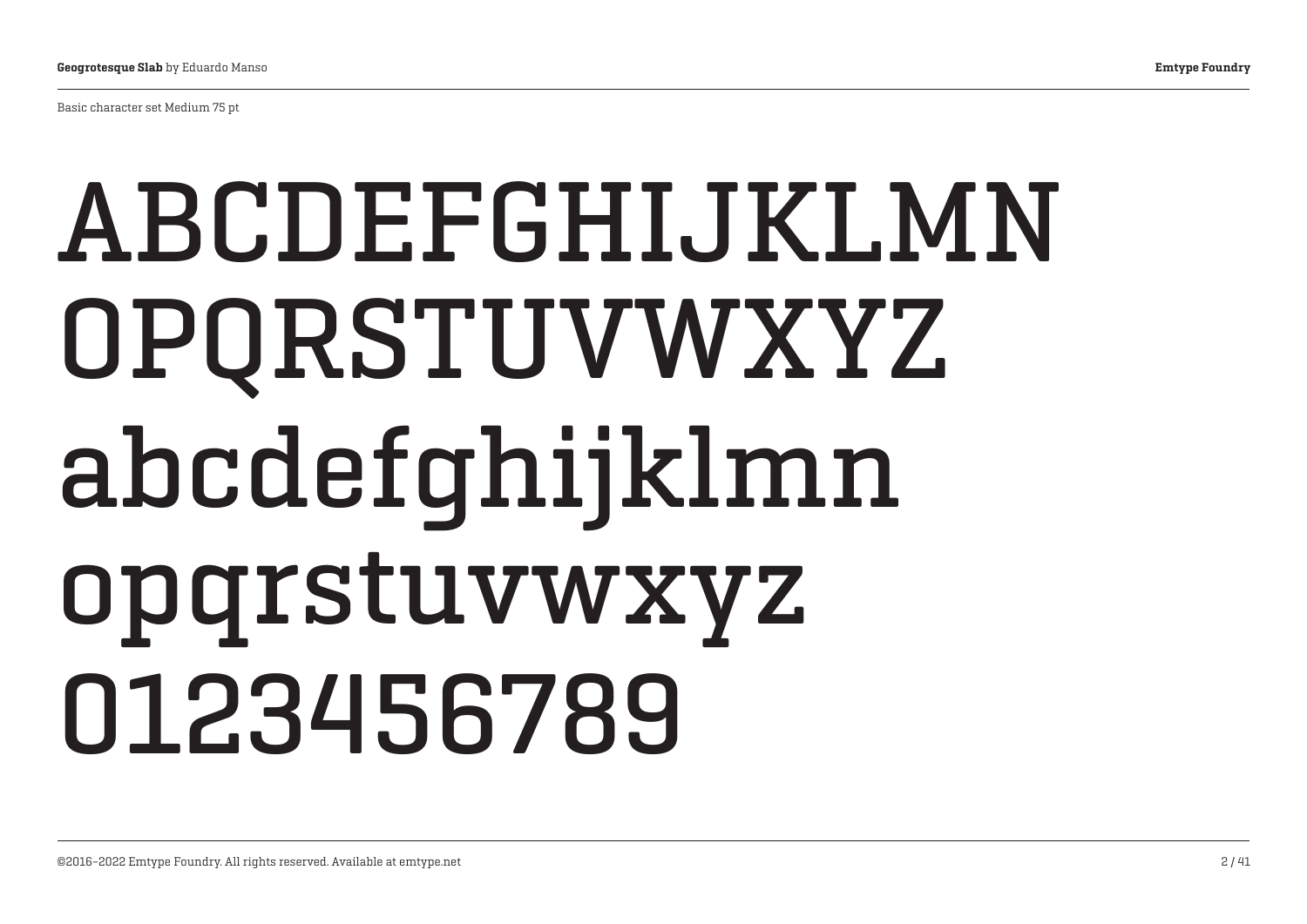Roman and Italic styles 37 pt

Thin UltraLight Light Regular Medium SemiBold Bold

*Thin Italic UltraLight Italic Light Italic Regular Italic Medium Italic SemiBold* Italic *Bold Italic*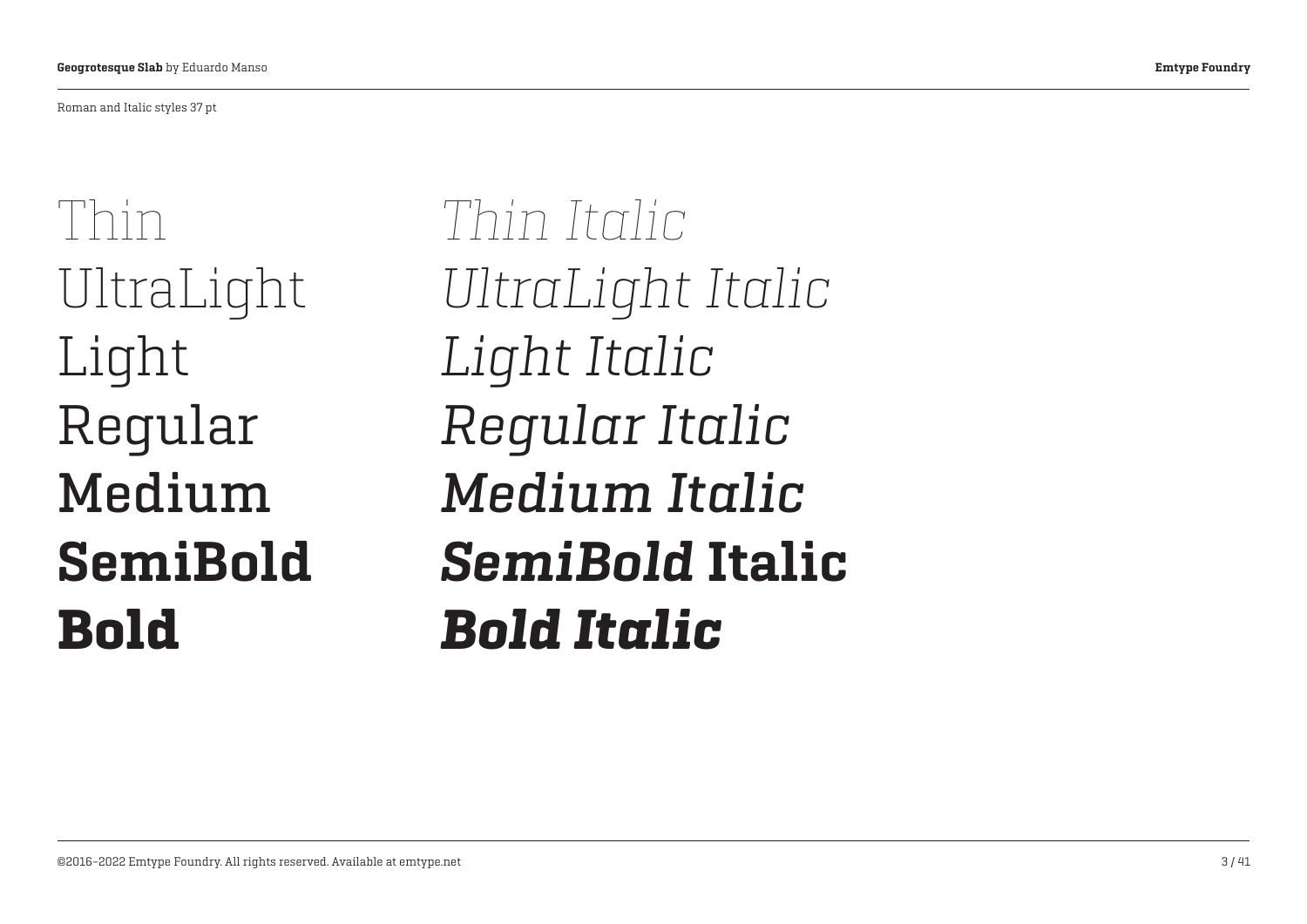#### Thin 600 pt

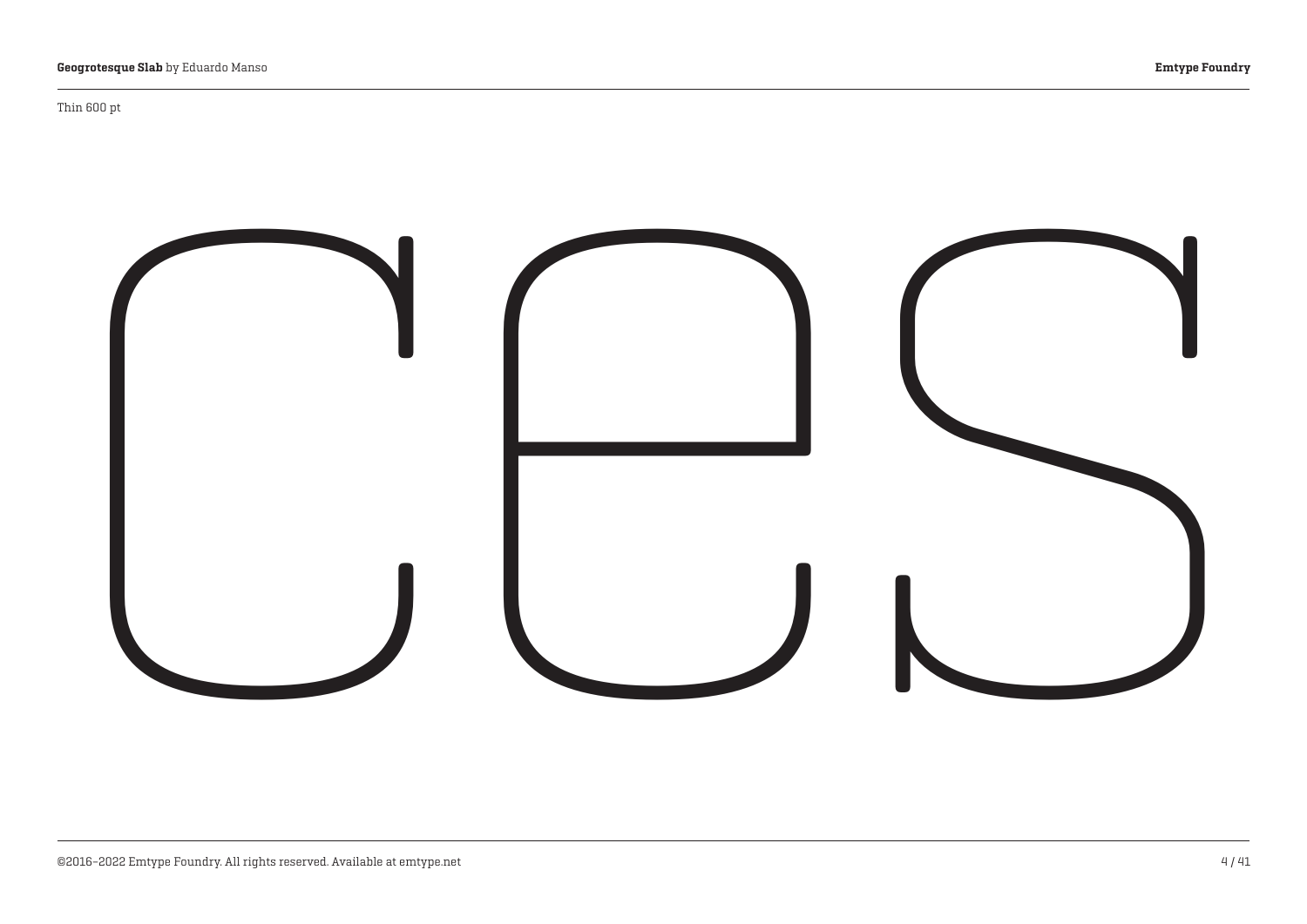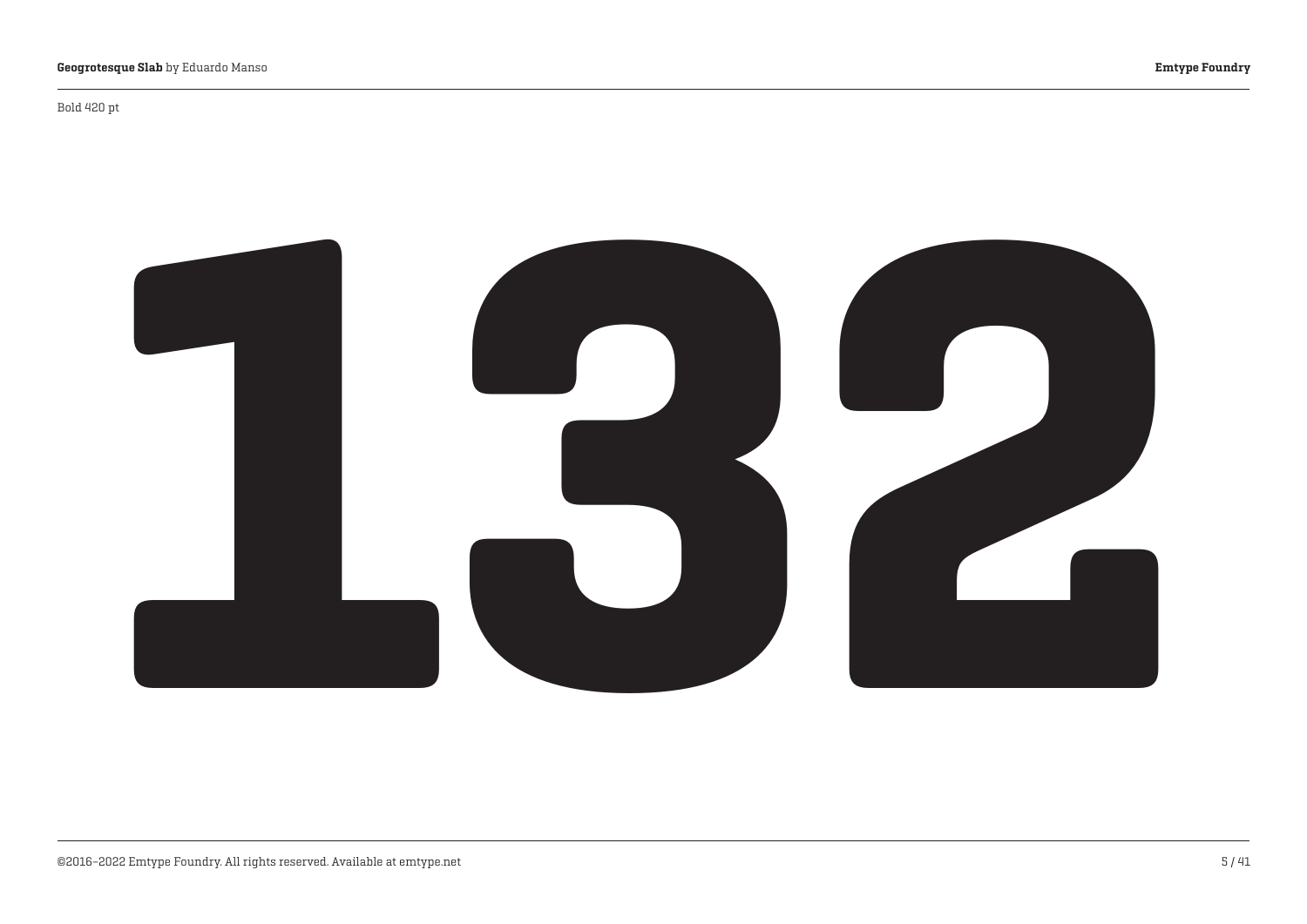Medium 350 pt

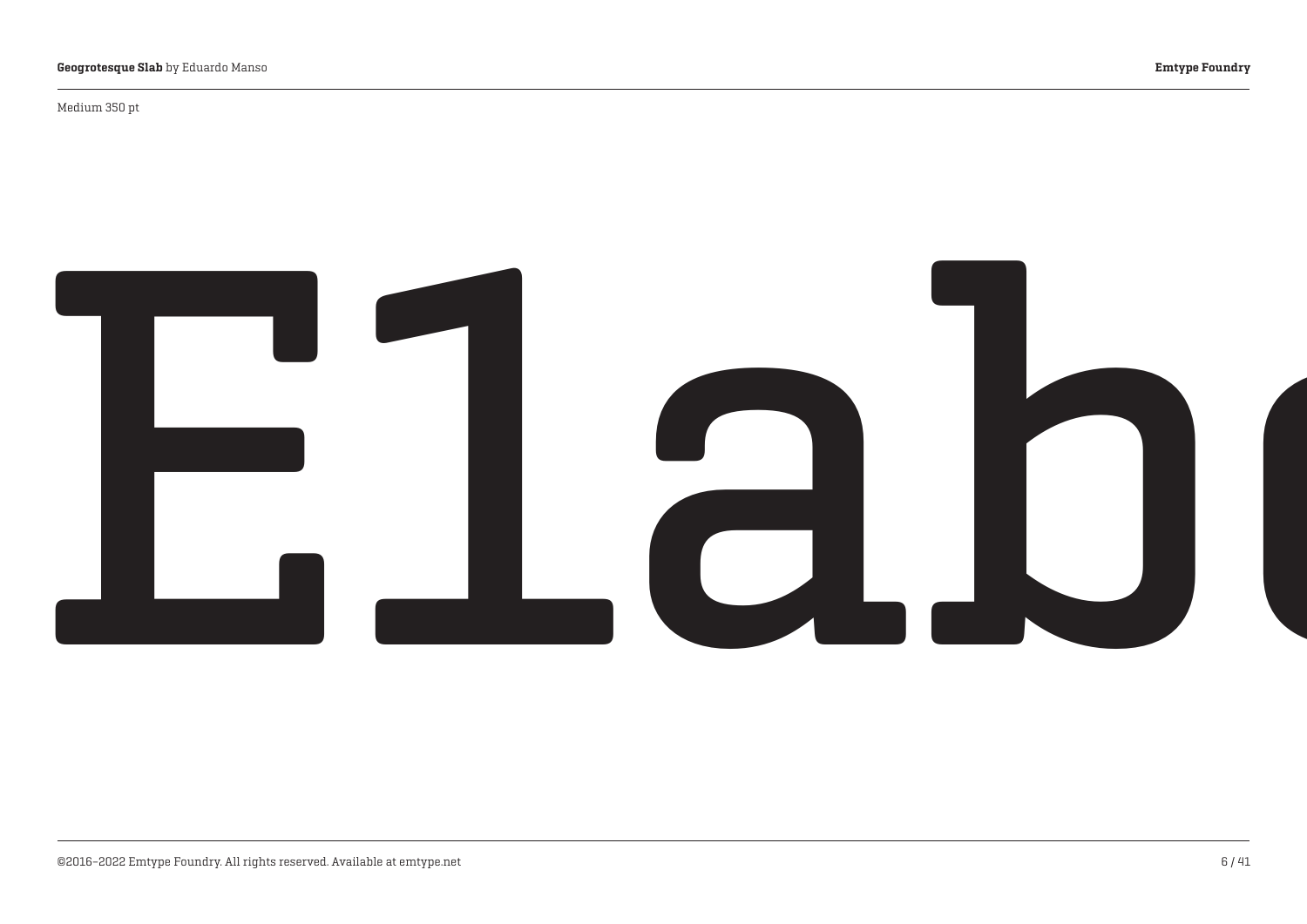#### Bold 190 pt

# Theatre

Thin 190 pt

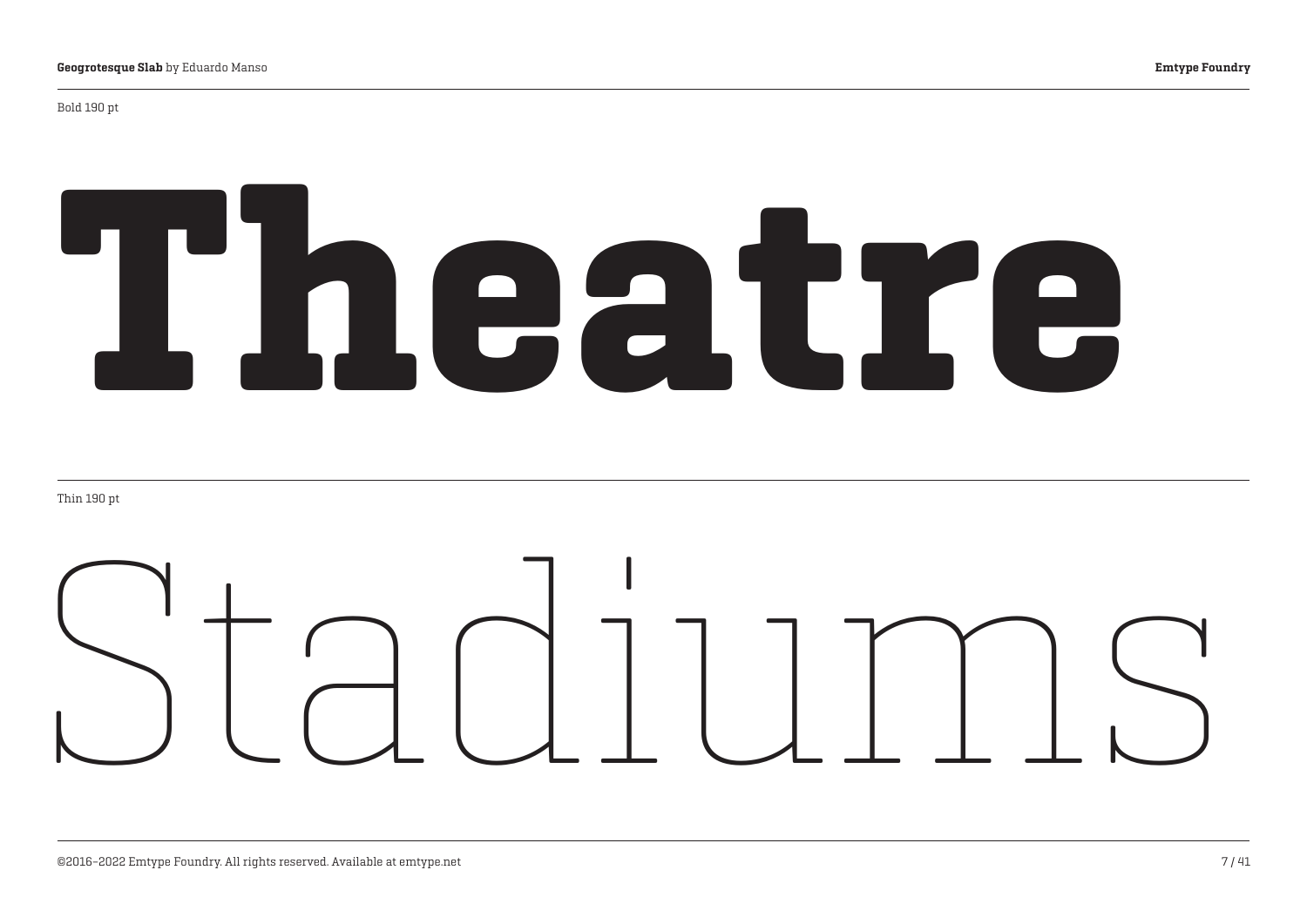Light Italic 190 pt

# *SPORTS*

SemiBold Italic 190 pt

# *ROCKET*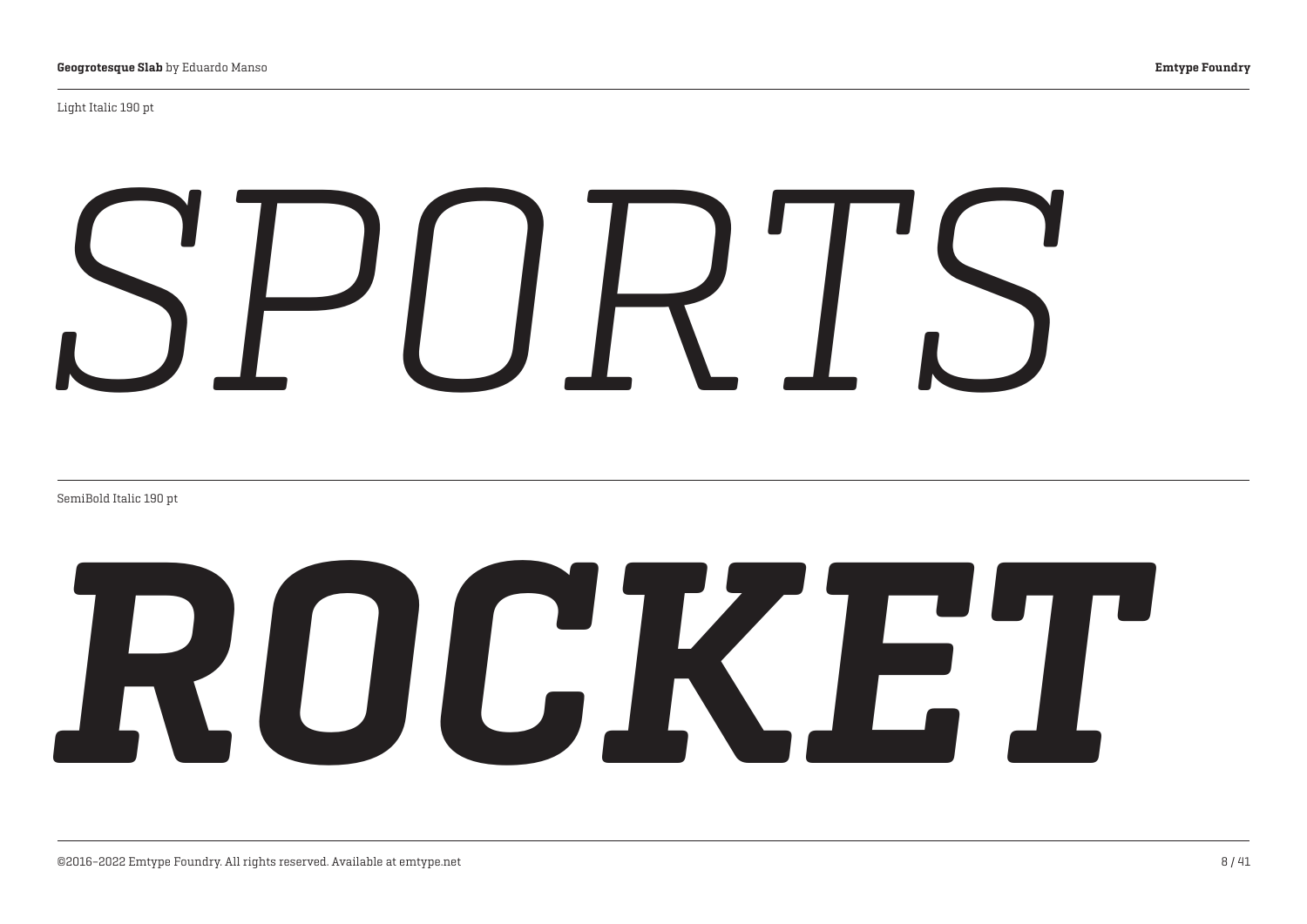Regular 68 pt

## Typography as a craft with a very long history tracing its origins back to the first punches and dies used to make seals.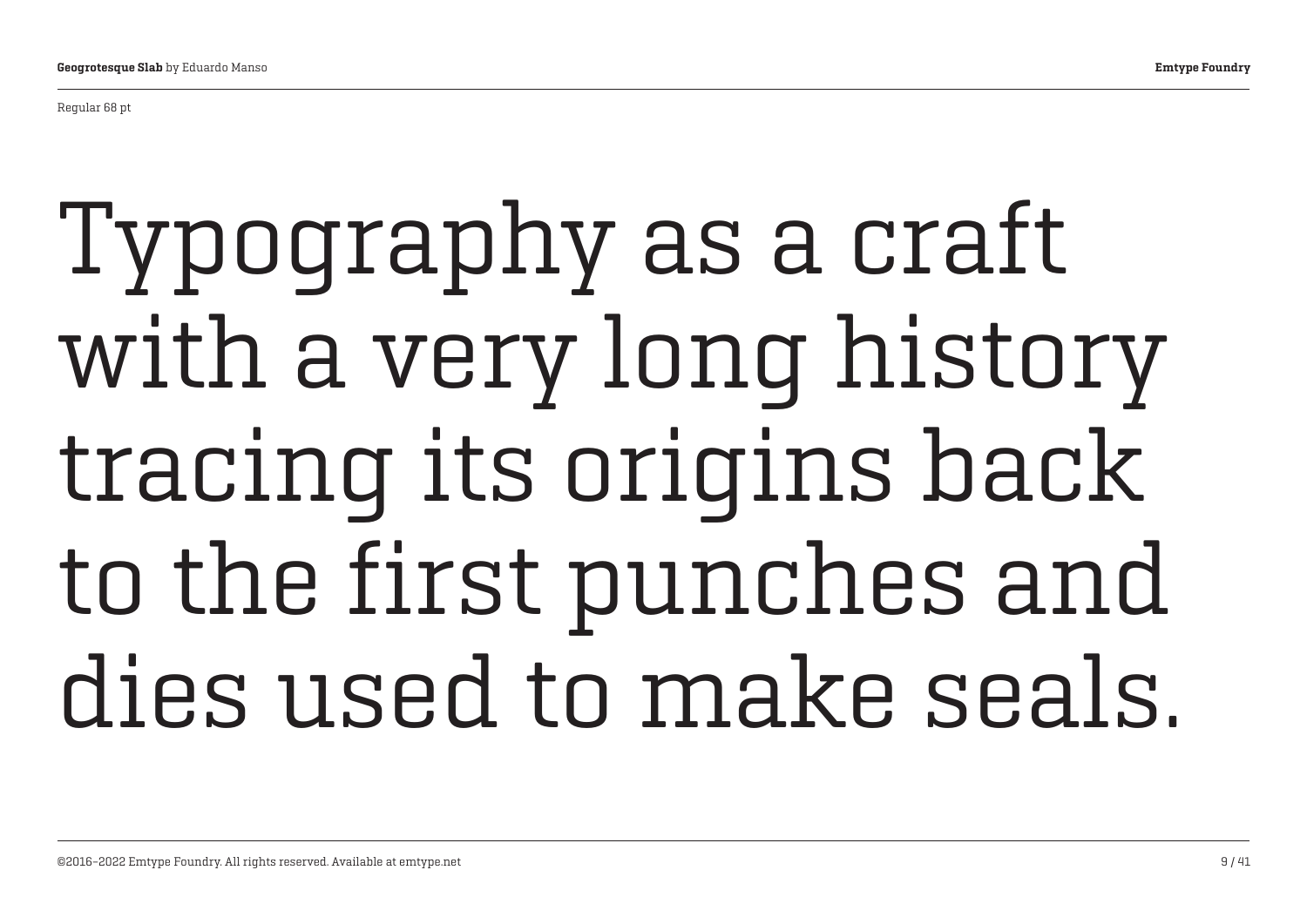Medium Italic 34 pt

*Mechanical engineering is the discipline that applies engineering, physics, engineering mathematics, and materials science principles to design, analyze, manufacture, and maintain mechanical systems. It is one of the oldest and broadest of the engineering disciplines. The mechanical engineering field requires an understanding of core areas including mechanics, dynamics, thermodynamics, materials science, structural analysis.*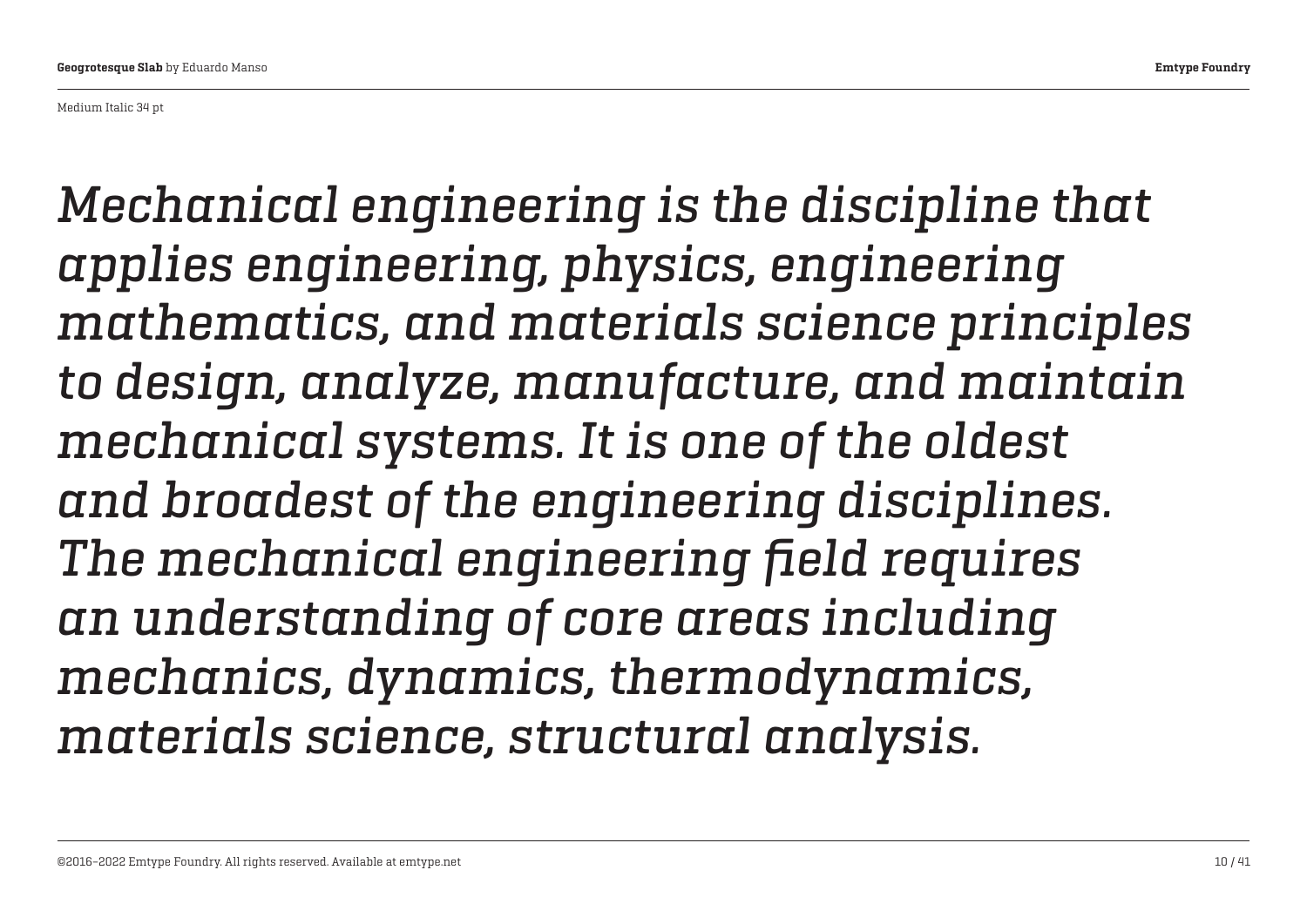#### Thin 70 pt

## Elisabeth Andersen

Thin Italic 70 pt

## *Francesca Bertini*

UltraLight 70 pt

## Cueball Carmichael

UltraLight Italic 70 pt

## *Rosemary Davies*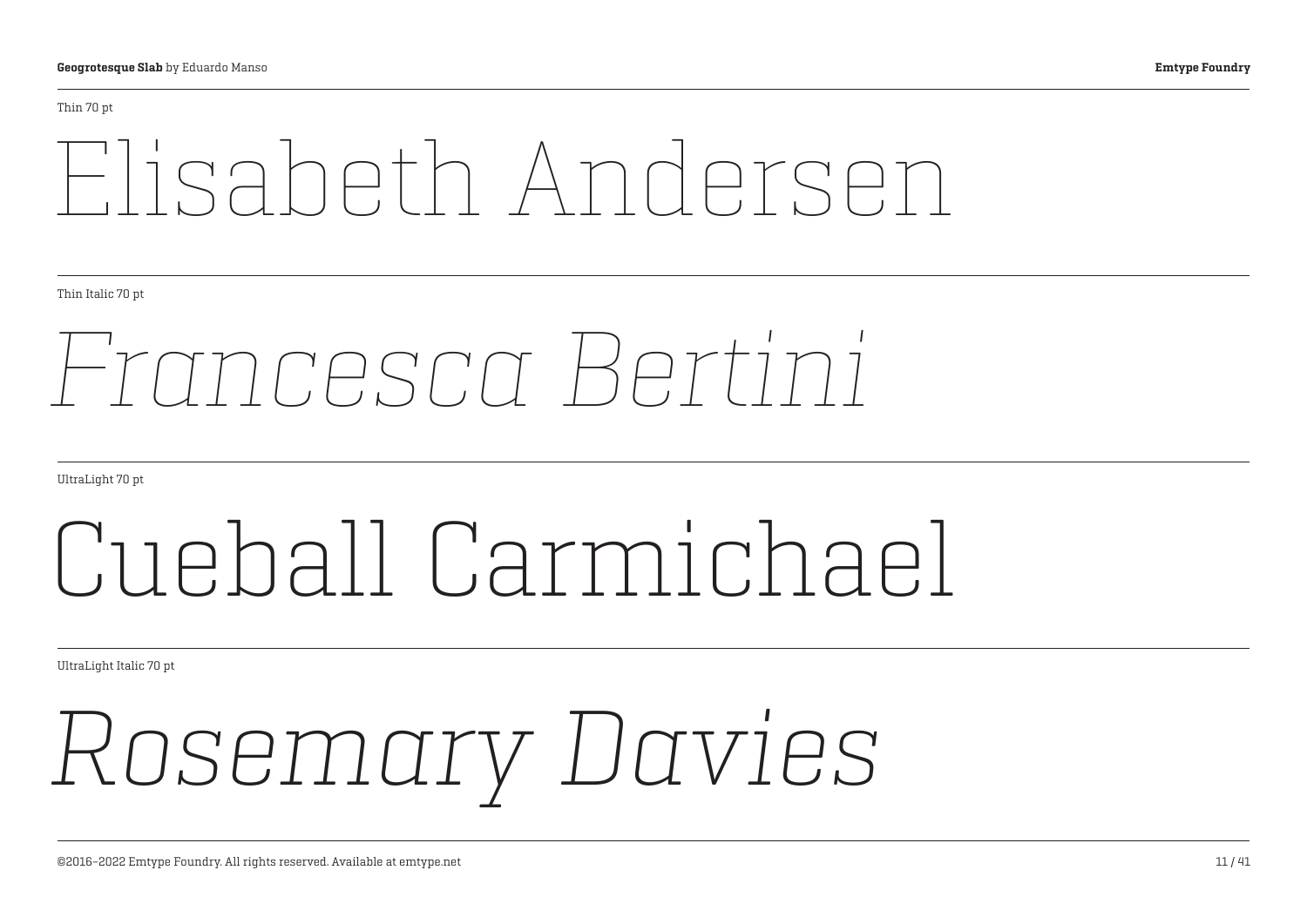Light 70 pt

## Heart Evangelista

Light Italic 70 pt

## *Walter Fitzgerald*

Regular 70 pt

## Armando Goyena

Regular Italic 70 pt

## *Melissa Hayden*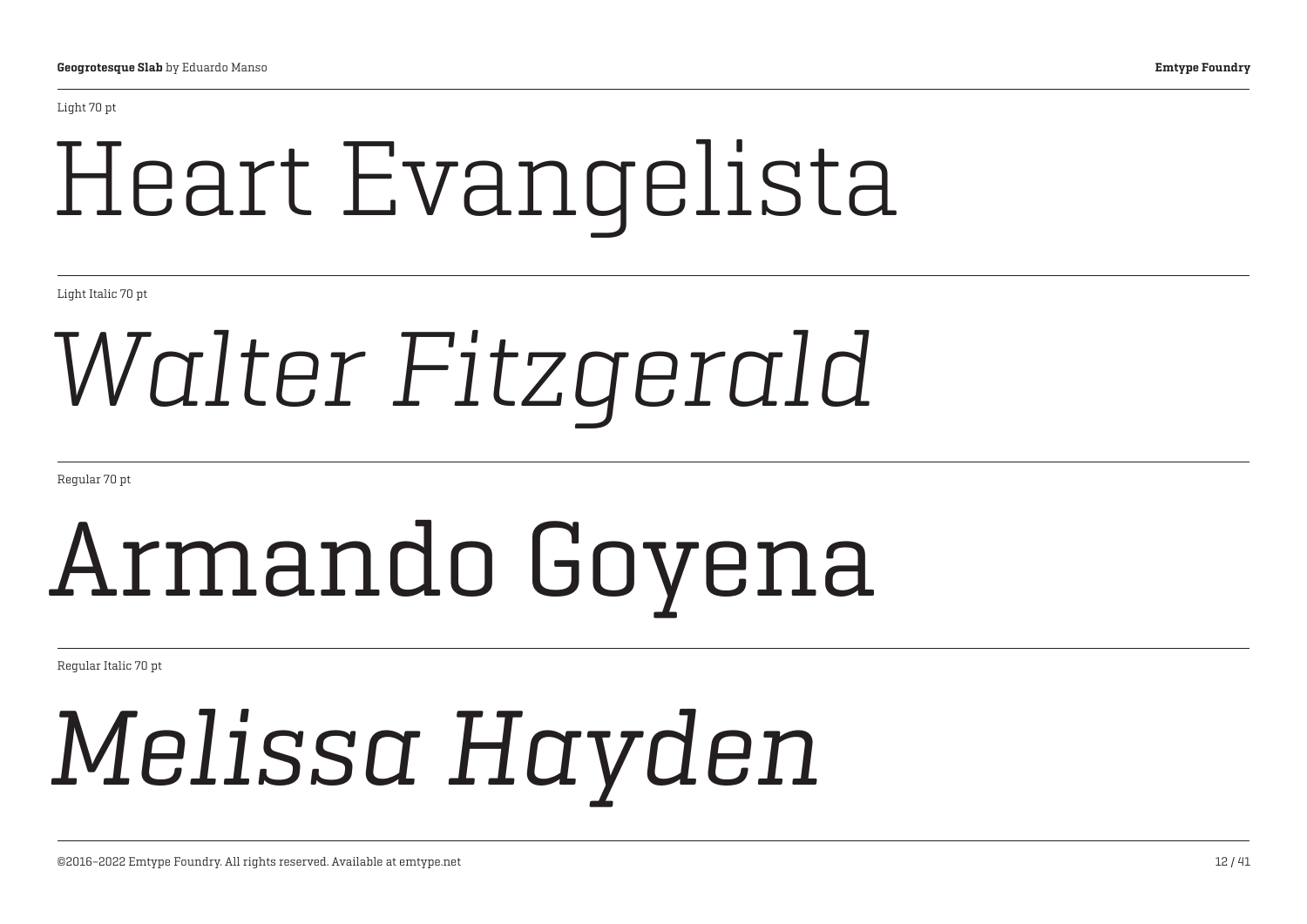Medium 70 pt

## Jørgen Ingmann

Medium Italic 70 pt

## *Reginald Sheffield*

SemiBold 70 pt

## Andrei Konchalovsky

SemiBold Italic 70 pt

## *Samantha Lewes*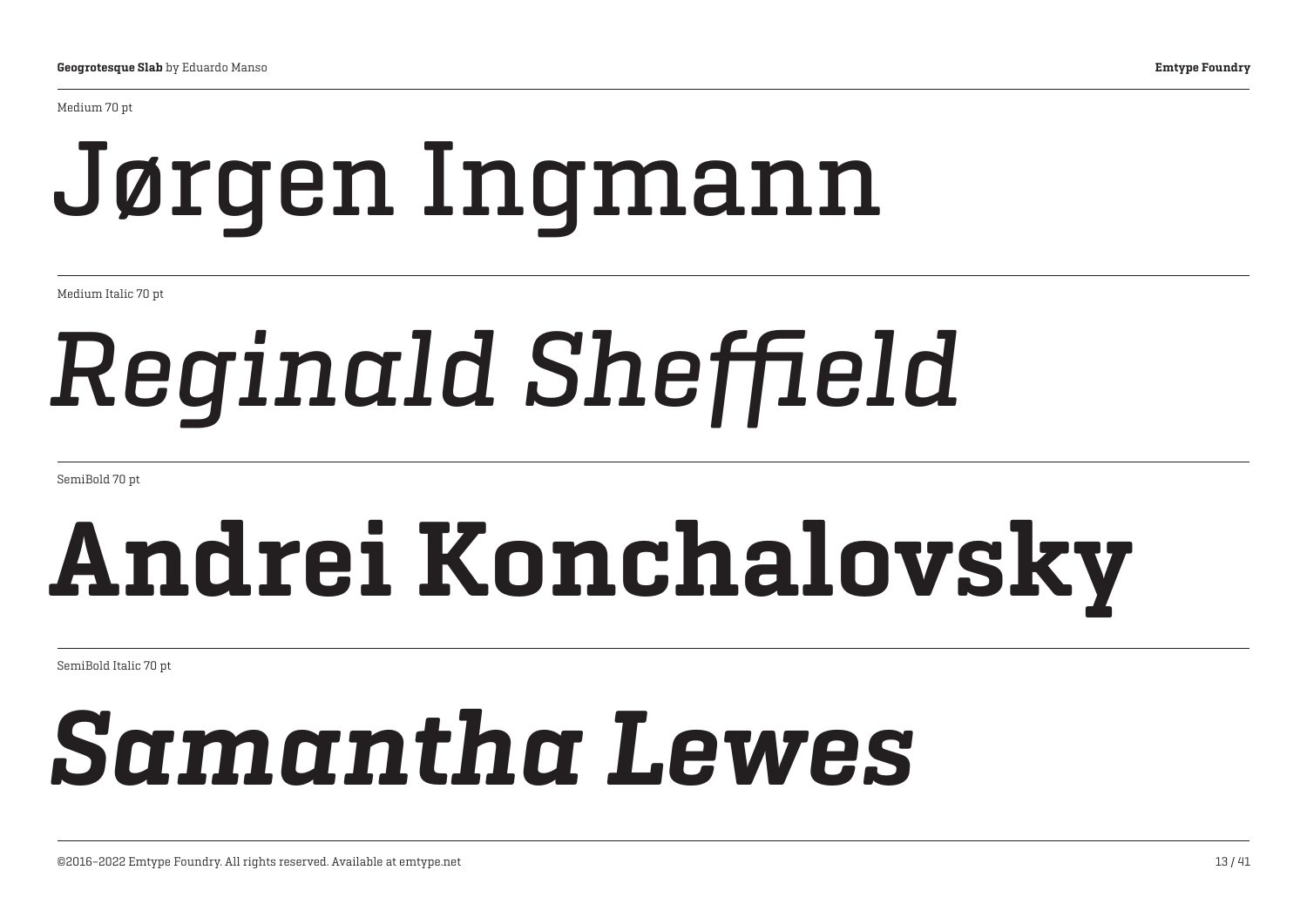#### Bold 70 pt

## Monica Maughan

Bold Italic 70 pt

## *Johnny Răducanu*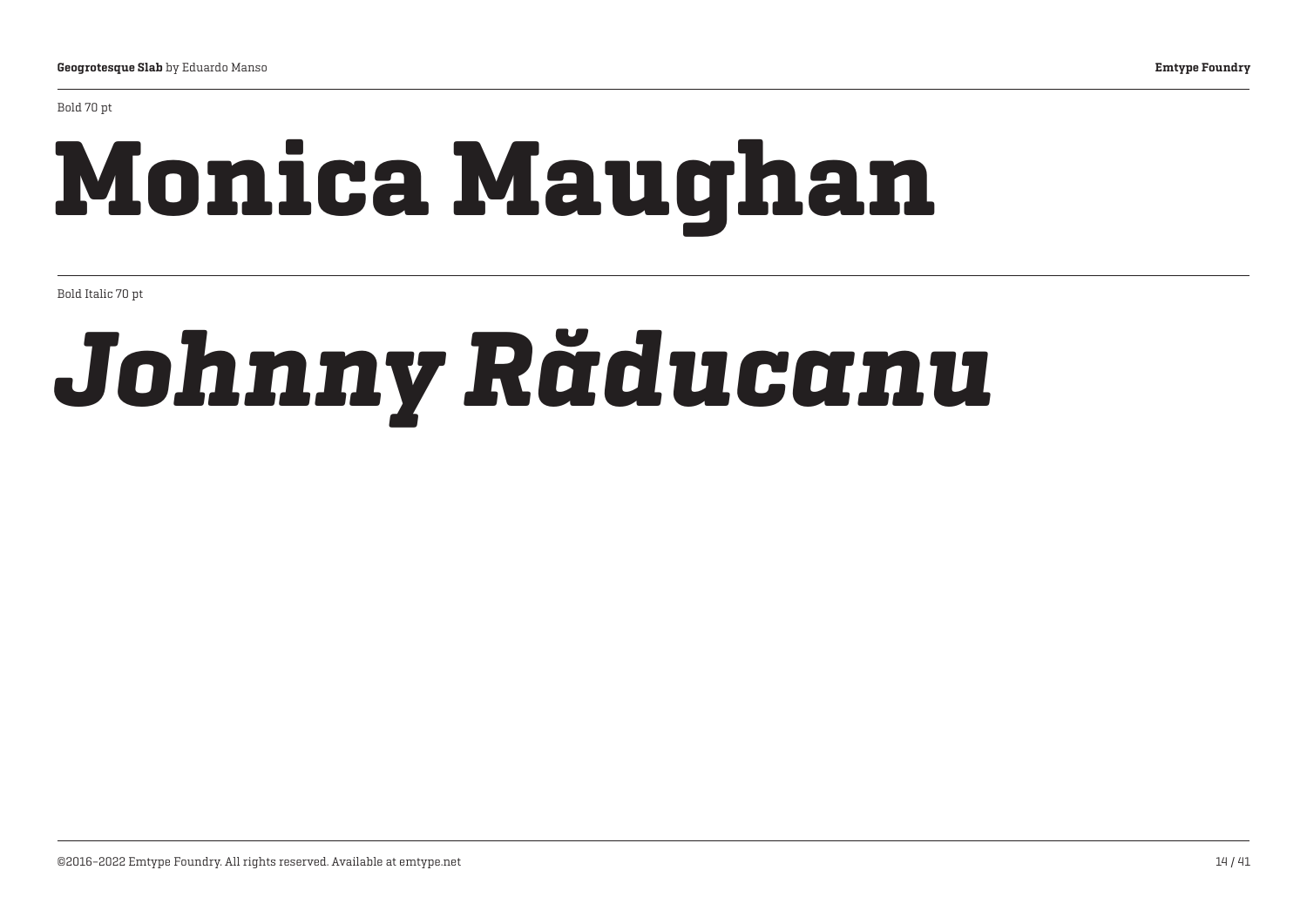# ECONOMIC

90 pt

## Monica Zetterlund

48 pt

## INE MESSAGES ARE MAN Sample of Martian soil back to Earth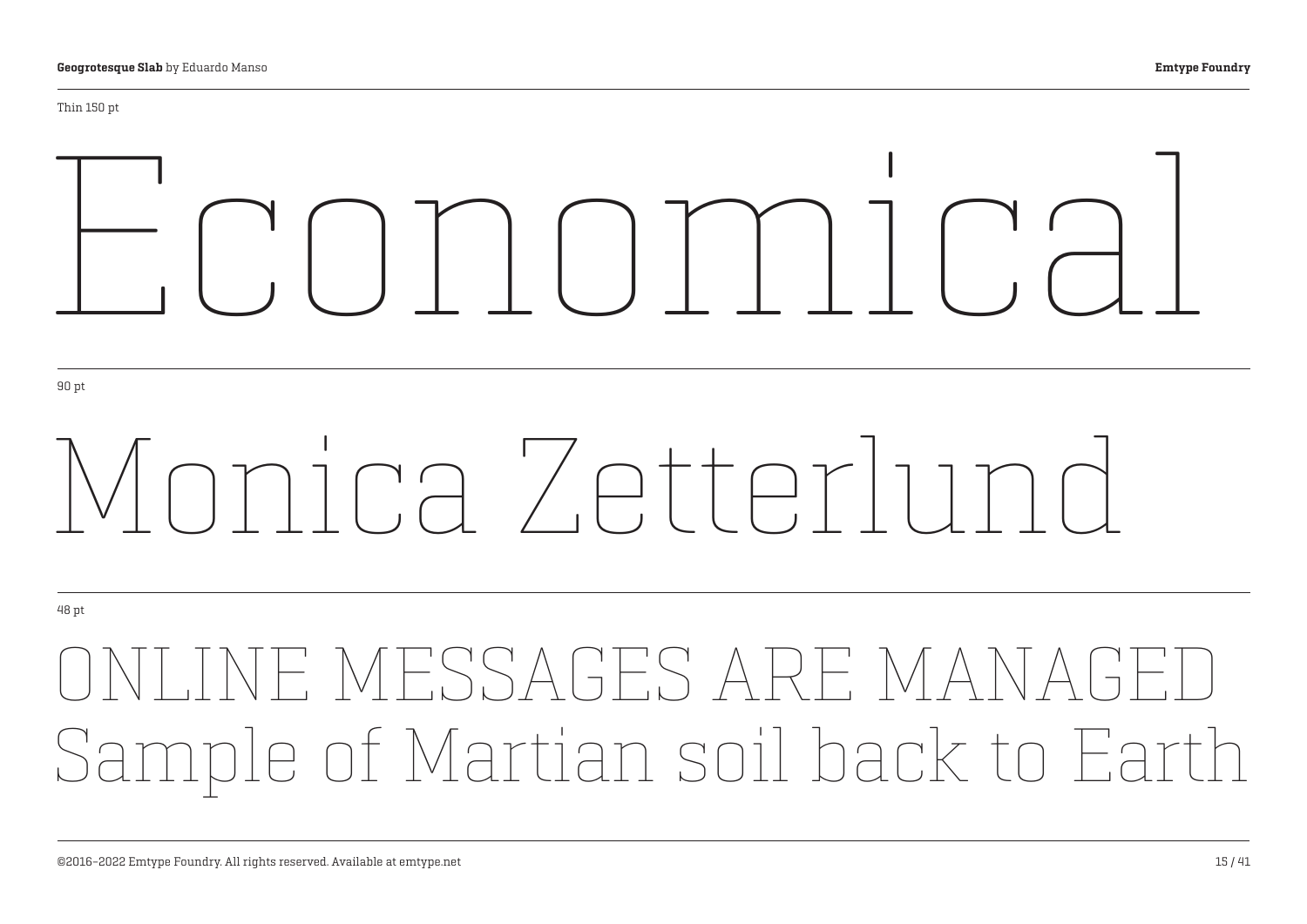#### Thin Italic 150 pt

# *Discoveries*

90 pt

# *David Vanlanding*

48 pt

## *INTERNET SAFETY ACTION PLAN Sixteen cylinder piston engines*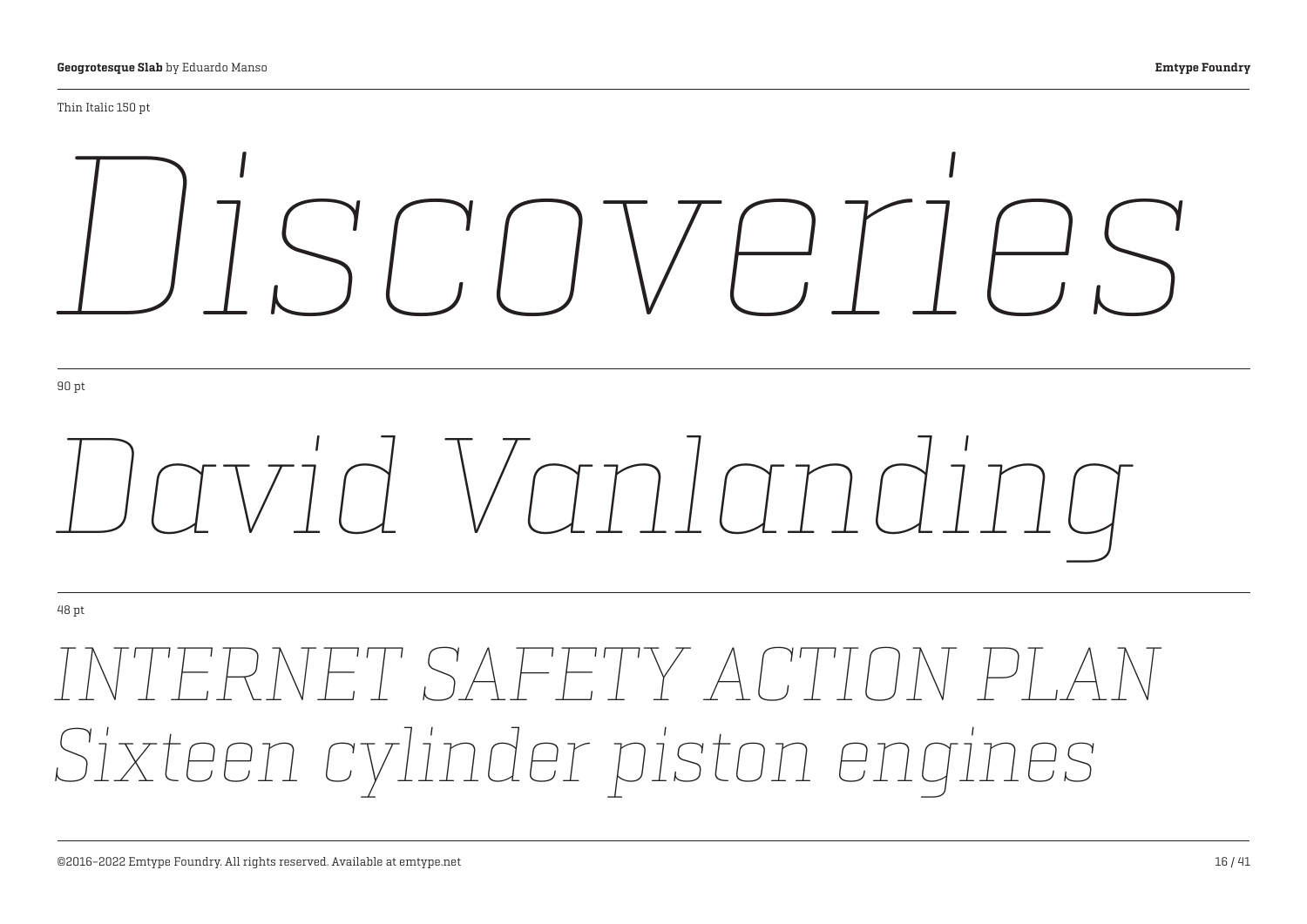UltraLight 150 pt

# Screenshot

90 pt

# Margaret Wycherly

48 pt

PERSONAL DATA OF THE CITIZEN The only automotive manufacturer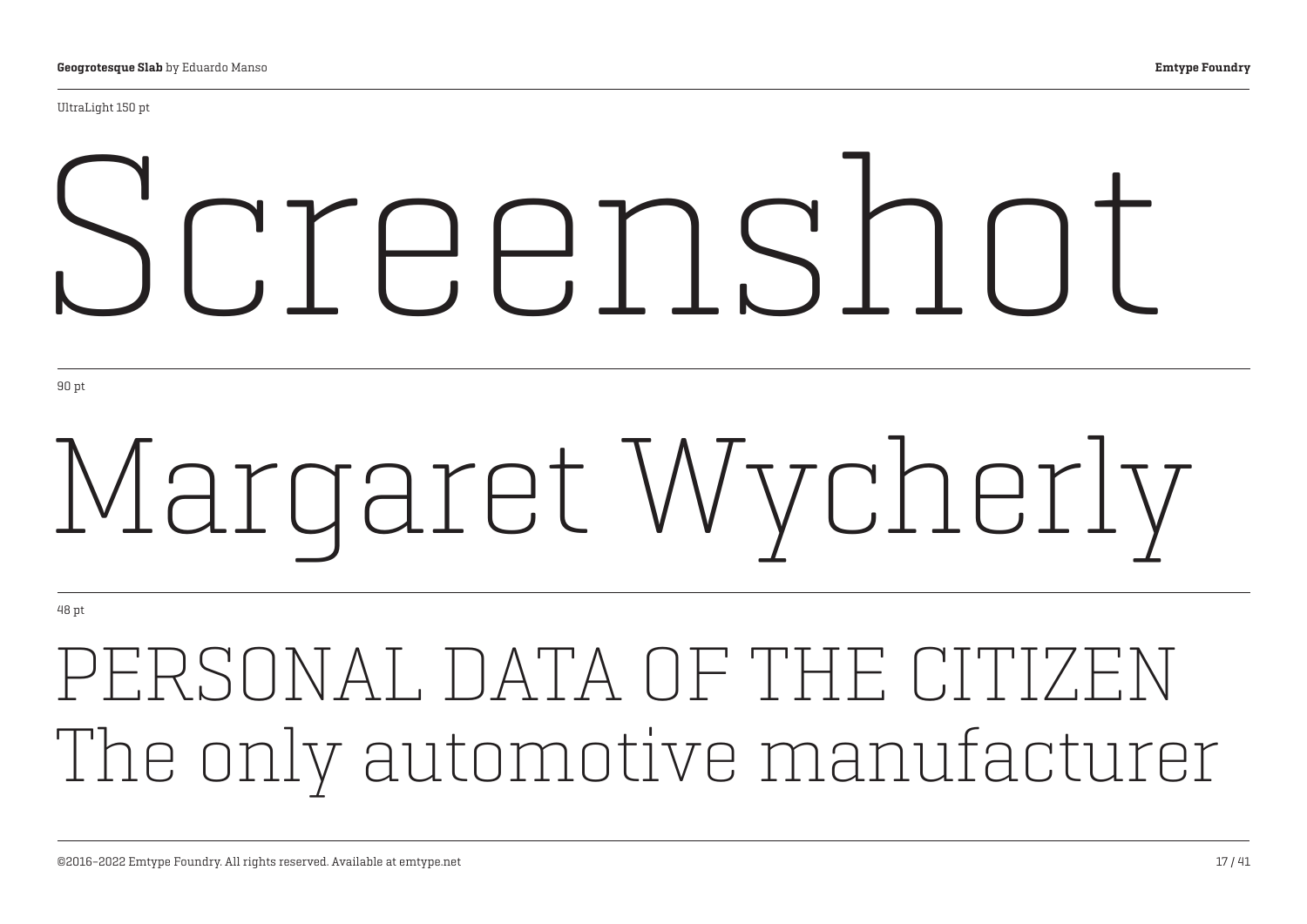#### UltraLight 45 pt

## Current Martian gravity Best woodblock prints

#### 30 pt

PICTURES OF 380 SURROUNDINGS Across the whole African continent To protect the original expression

### 20 pt

New classical macroeconomics, sometimes simply called new classical economics, is a school of thought in macroeconomics that builds its analysis entirely on a neoclassical framework and rational.

### 12 pt

Through his father, Carter arranged to hold an internship at the Joh. Enschedé type foundry in the Netherlands for a year. An extremely long-lasting company with a long history of printing, Enschedé had a history of creating conservative but popular book typefaces and many other products.

#### 10 pt

Through his father, Carter arranged to hold an internship at the Joh. Enschedé type foundry in the Netherlands for a year. An extremely long-lasting company with a long history of printing, Enschedé had a history of creating conservative but popular book typefaces. Carter studied manual punchcutting, the method used to make moulds used to cast metal type, under P. H. Raedisch. Punchcutting was a traditional artisanal approach in decline many years before the 1950s or even more.

#### 8 pt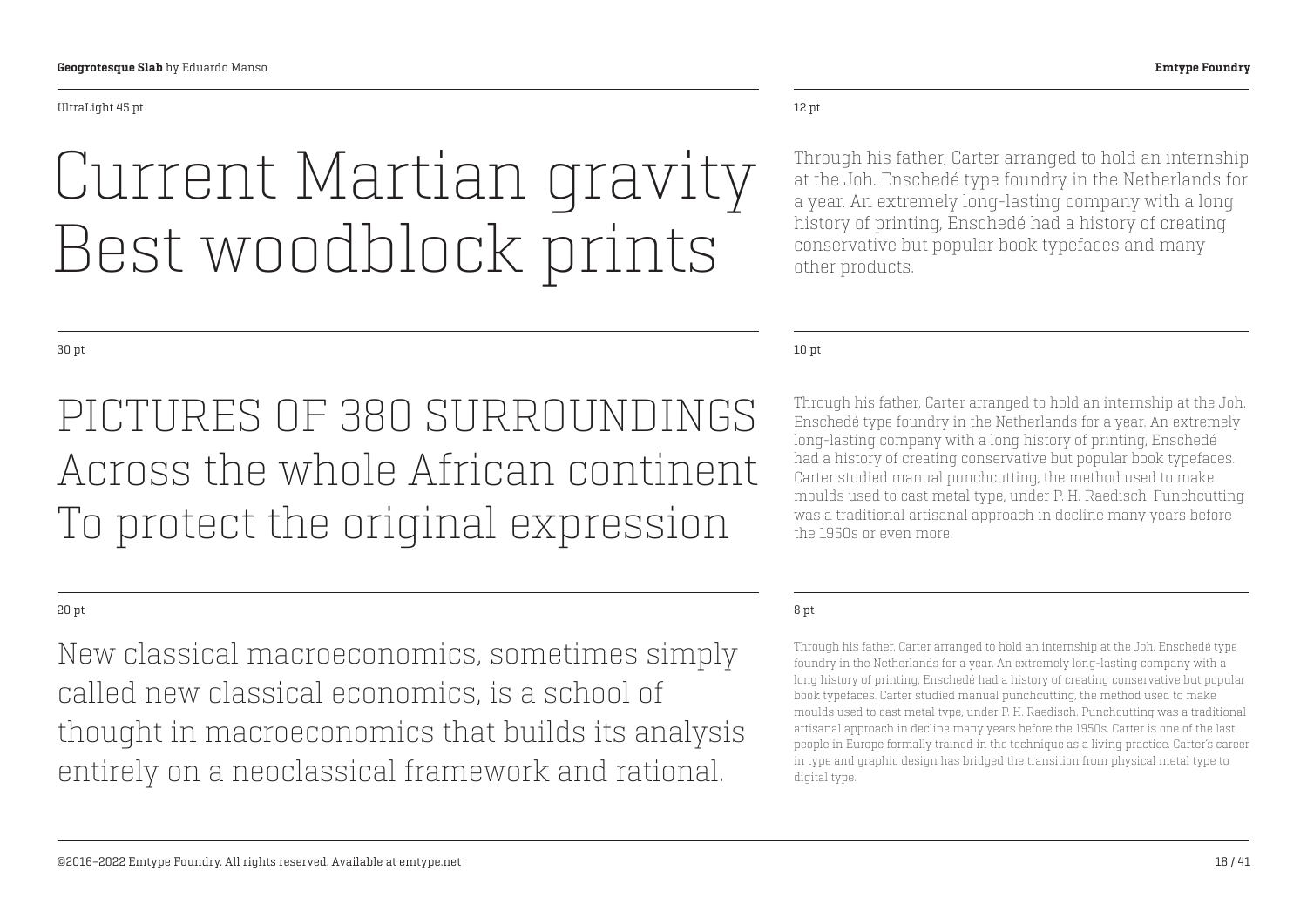UltraLight Italic 150 pt

# *Consortium*

90 pt

## *Krissada Terrence*

48 pt

## *IS CAPABLE OF USING A WAND 24 Hours of Le Mans auto race car*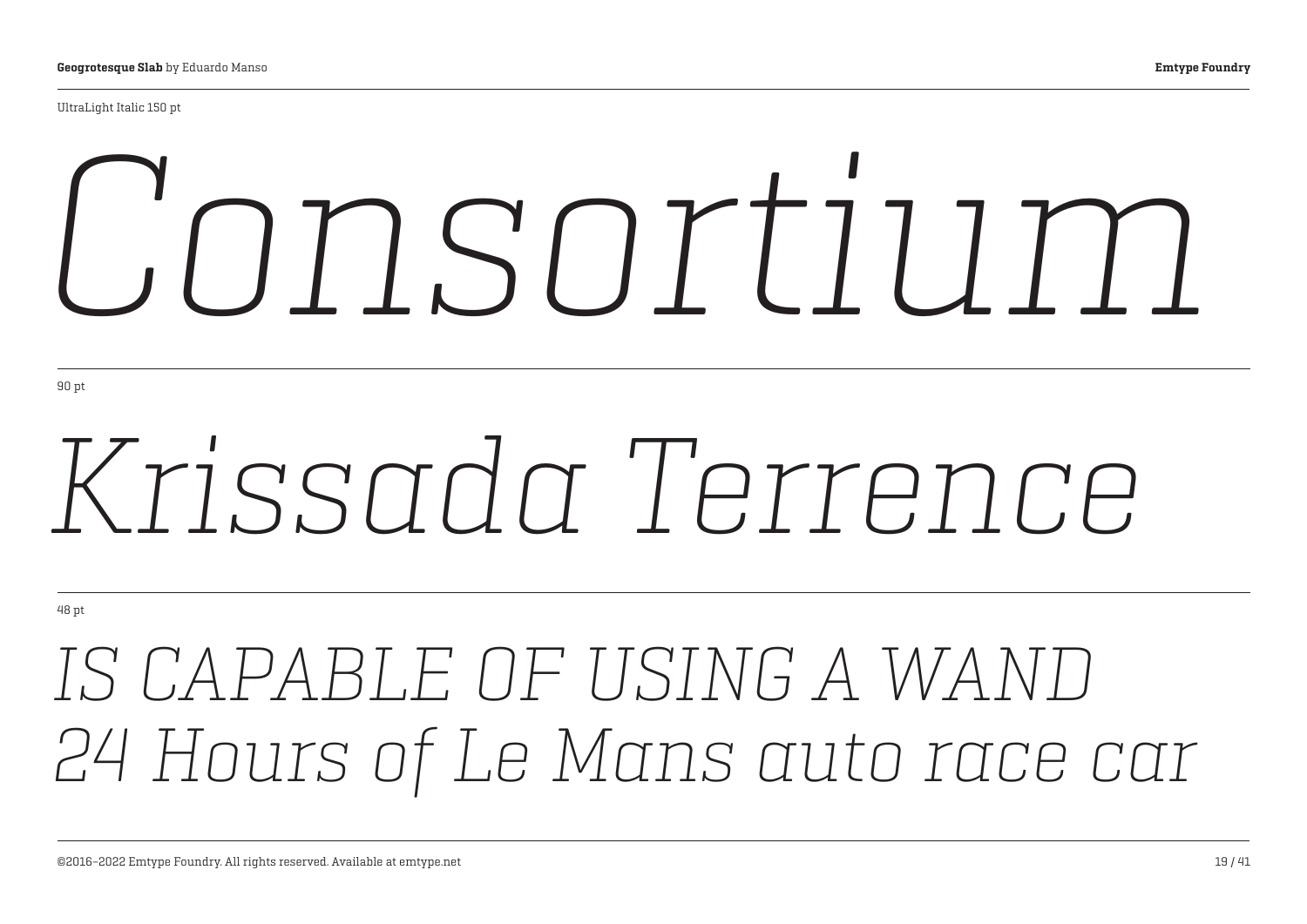#### UltraLight Italic 45 pt

## *Greatest sporting lands 983 copyrighted works*

#### 30 pt

*US HOUSE OF REPRESENTATIVES Right to perform music in public It is exempted from infringement*

### 20 pt

*Nick.com is a website owned and developed by Nickelodeon. The website serves mainly as an online portal for Nickelodeon content, and offers online games, video streaming and radio.* 

#### 12 pt

*Through his father, Carter arranged to hold an internship at the Joh. Enschedé type foundry in the Netherlands for a year. An extremely long-lasting company with a long history of printing, Enschedé had a history of creating conservative but popular book typefaces and many other products.*

#### 10 pt

*Through his father, Carter arranged to hold an internship at the Joh. Enschedé type foundry in the Netherlands for a year. An extremely long-lasting company with a long history of printing, Enschedé had a history of creating conservative but popular book typefaces. Carter studied manual punchcutting, the method used to make moulds used to cast metal type, under P. H. Raedisch. Punchcutting was a traditional artisanal approach in decline many years before the 1950s or even more.*

#### 8 pt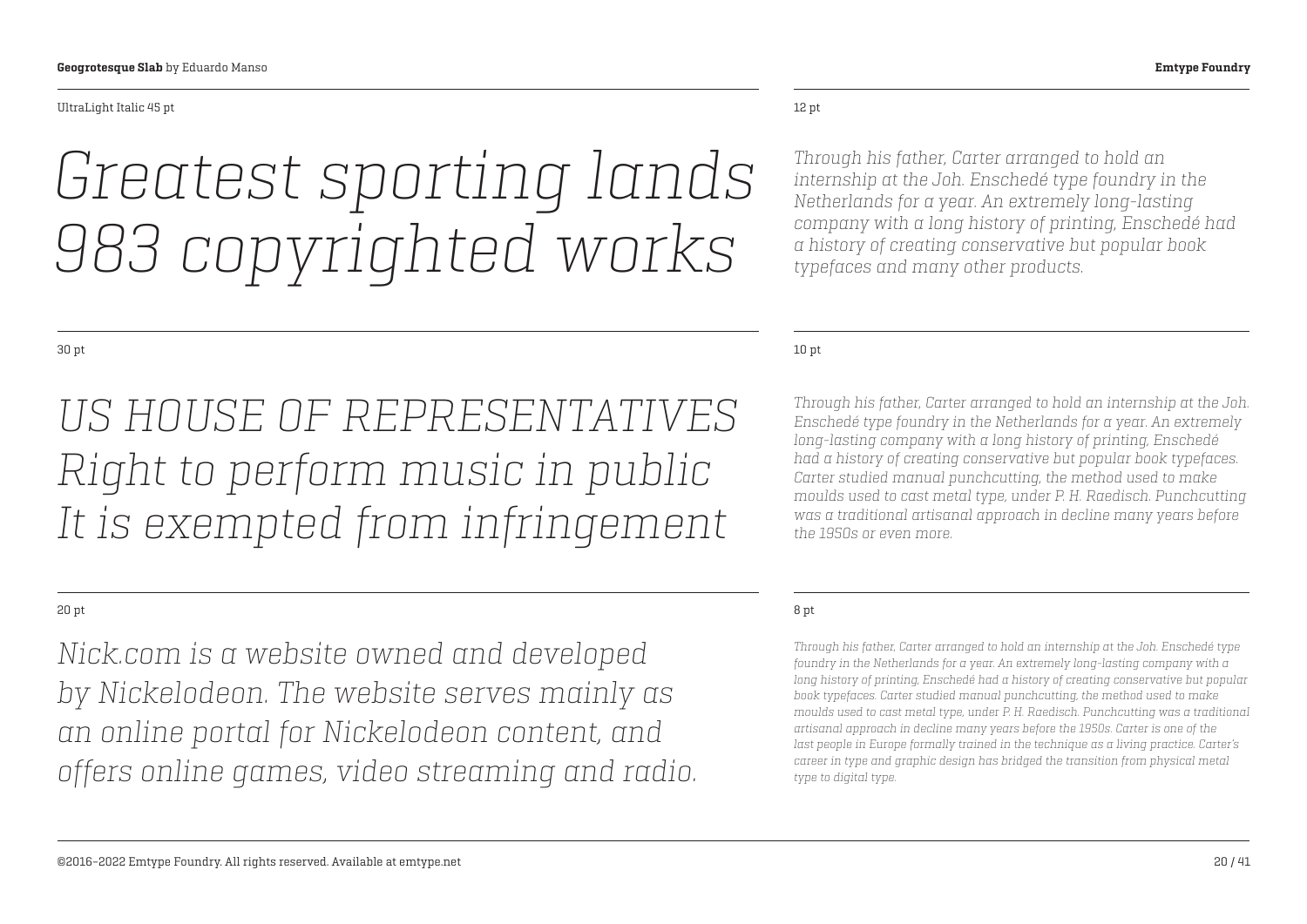Light 150 pt

# Amsterdam

90 pt

## Graham Alexander

48 pt

## IT TAKES TOO MANY HOURS AWAY Motorsports complex located here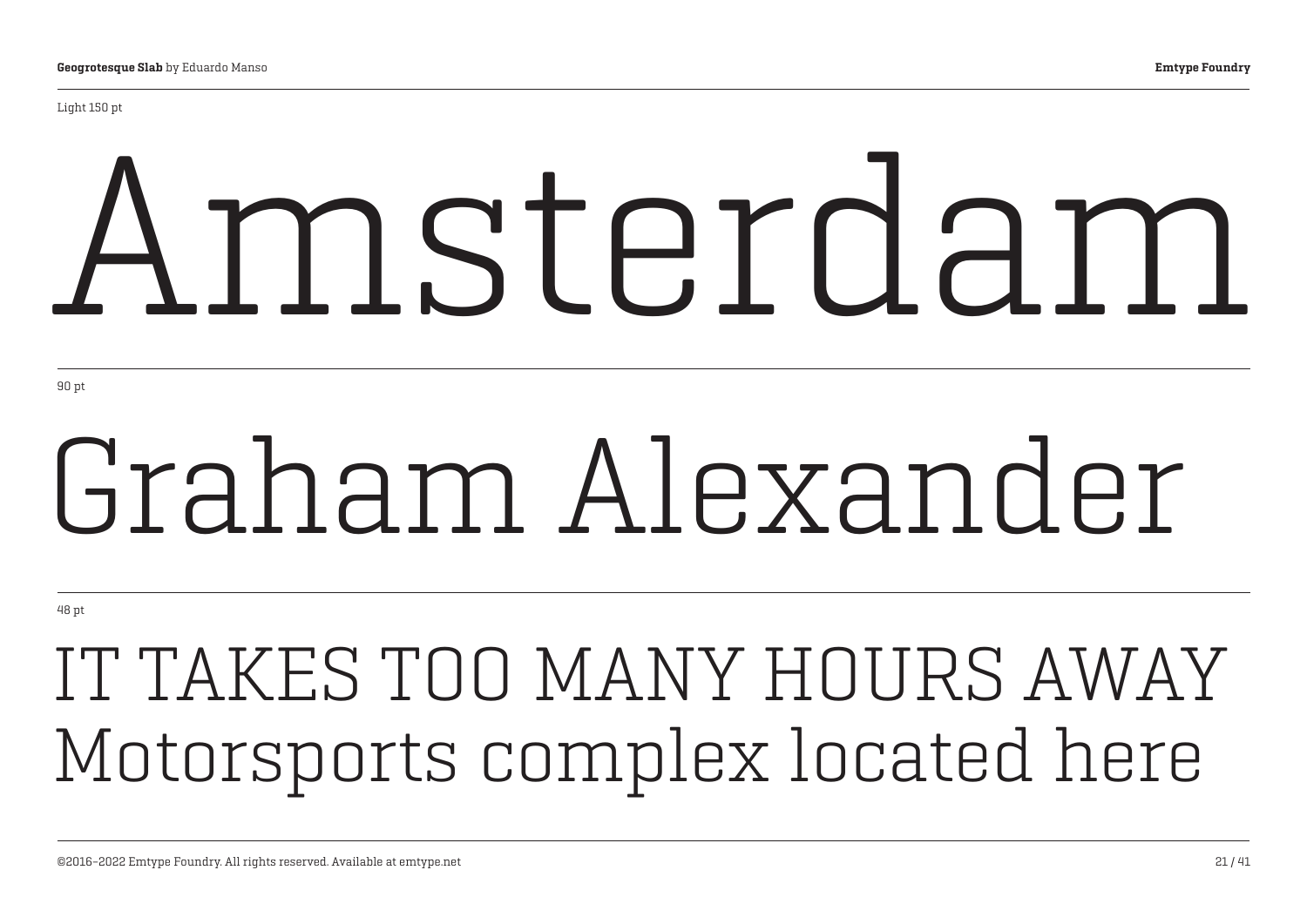## Old cultural heritage The city council voted

30 pt

### MONUMENTAL FICTION WORKS Take a seat and find the answer Months of extensive consultation

20 pt

In linear algebra, a defective matrix is a square matrix that does not have a complete basis of eigenvectors, and is therefore not diagonalizable. A defective matrix always has fewer than distinct.

### 12 pt

Through his father, Carter arranged to hold an internship at the Joh. Enschedé type foundry in the Netherlands for a year. An extremely long-lasting company with a long history of printing, Enschedé had a history of creating conservative but popular book typefaces and many other products.

10 pt

Through his father, Carter arranged to hold an internship at the Joh. Enschedé type foundry in the Netherlands for a year. An extremely long-lasting company with a long history of printing, Enschedé had a history of creating conservative but popular book typefaces. Carter studied manual punchcutting, the method used to make moulds used to cast metal type, under P. H. Raedisch. Punchcutting was a traditional artisanal approach in decline many years before the 1950s.

#### 8 pt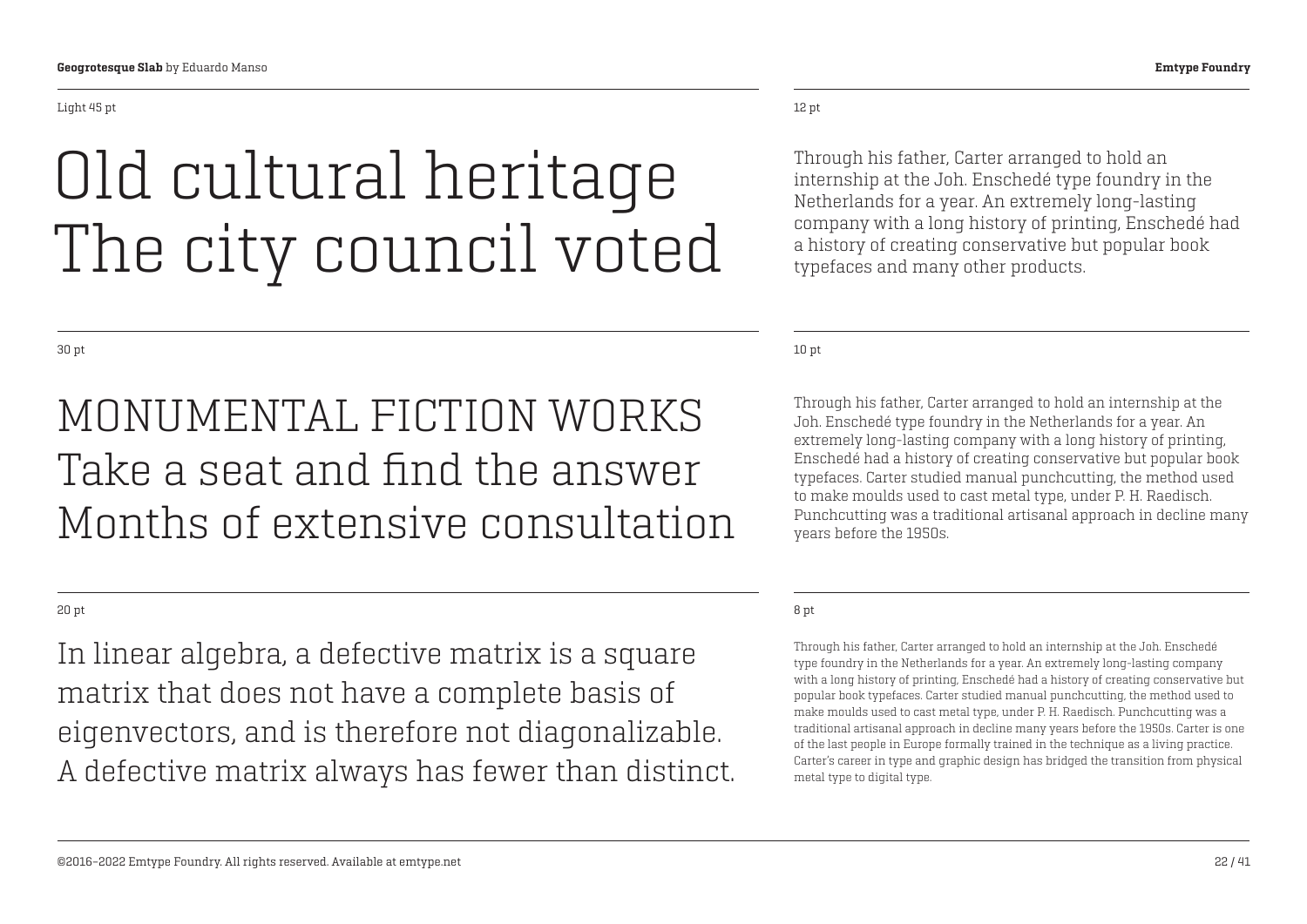Light Italic 150 pt

# *Greenroom*

90 pt

# *Colin Calderwood*

48 pt

## *SHOWING VISION CONTROLS Change from its lowest to highest*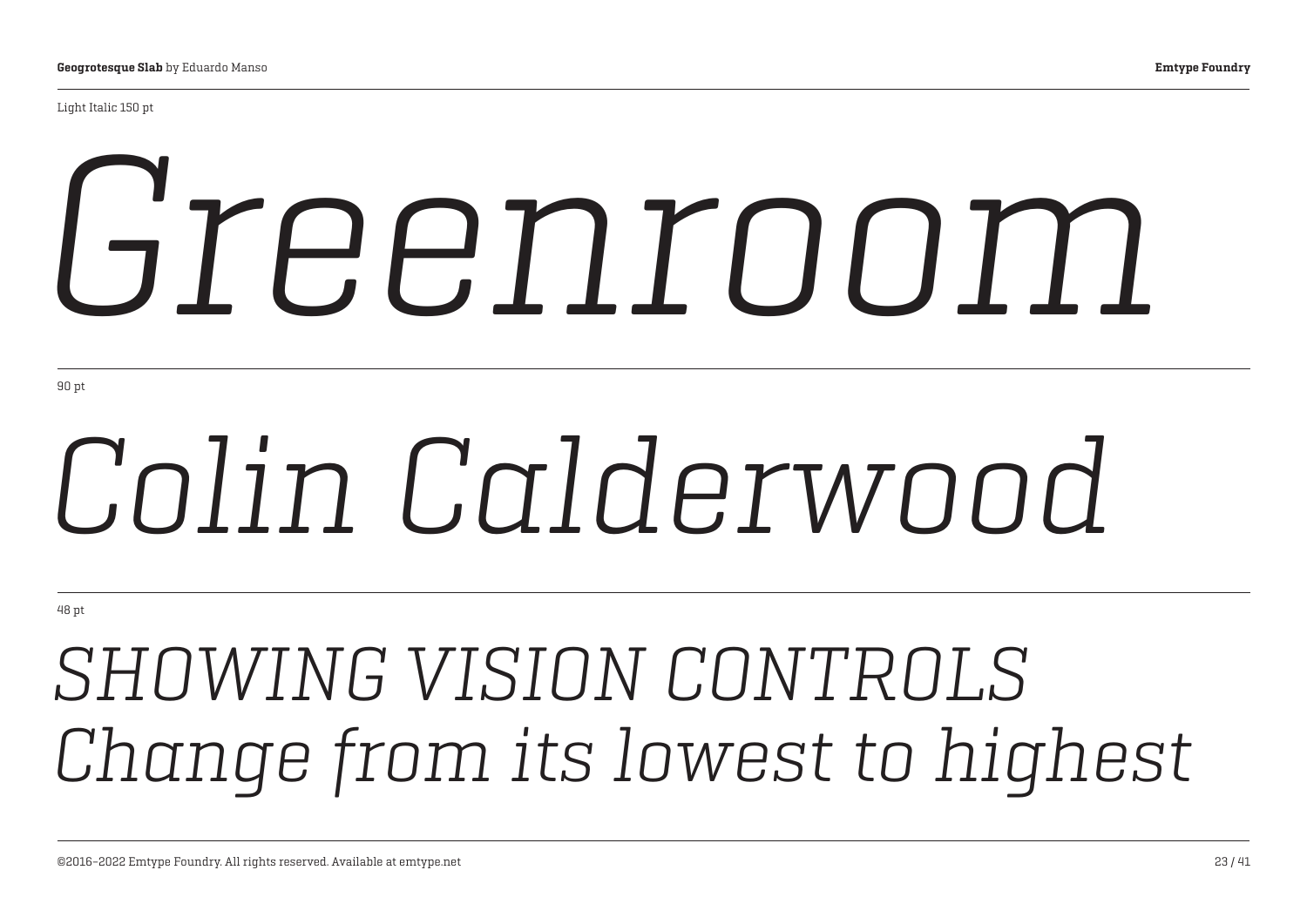Light Italic 45 pt

## *Impressionist artists At the skeletons of fish*

30 pt

### *CONTROVERSIAL ELEMENTS Erarta contemporary art museum Potential to make you pay 2358€*

20 pt

*The modern Olympic Games or Olympics are leading international sporting events featuring summer and winter sports competitions in which thousands of athletes from around the world.* 

12 pt

*Through his father, Carter arranged to hold an internship at the Joh. Enschedé type foundry in the Netherlands for a year. An extremely long-lasting company with a long history of printing, Enschedé had a history of creating conservative but popular book typefaces and many other products.*

10 pt

*Through his father, Carter arranged to hold an internship at the Joh. Enschedé type foundry in the Netherlands for a year. An extremely long-lasting company with a long history of printing, Enschedé had a history of creating conservative but popular book typefaces. Carter studied manual punchcutting, the method used to make moulds used to cast metal type, under P. H. Raedisch. Punchcutting was a traditional artisanal approach in decline many years before the 1950s.*

### 8 pt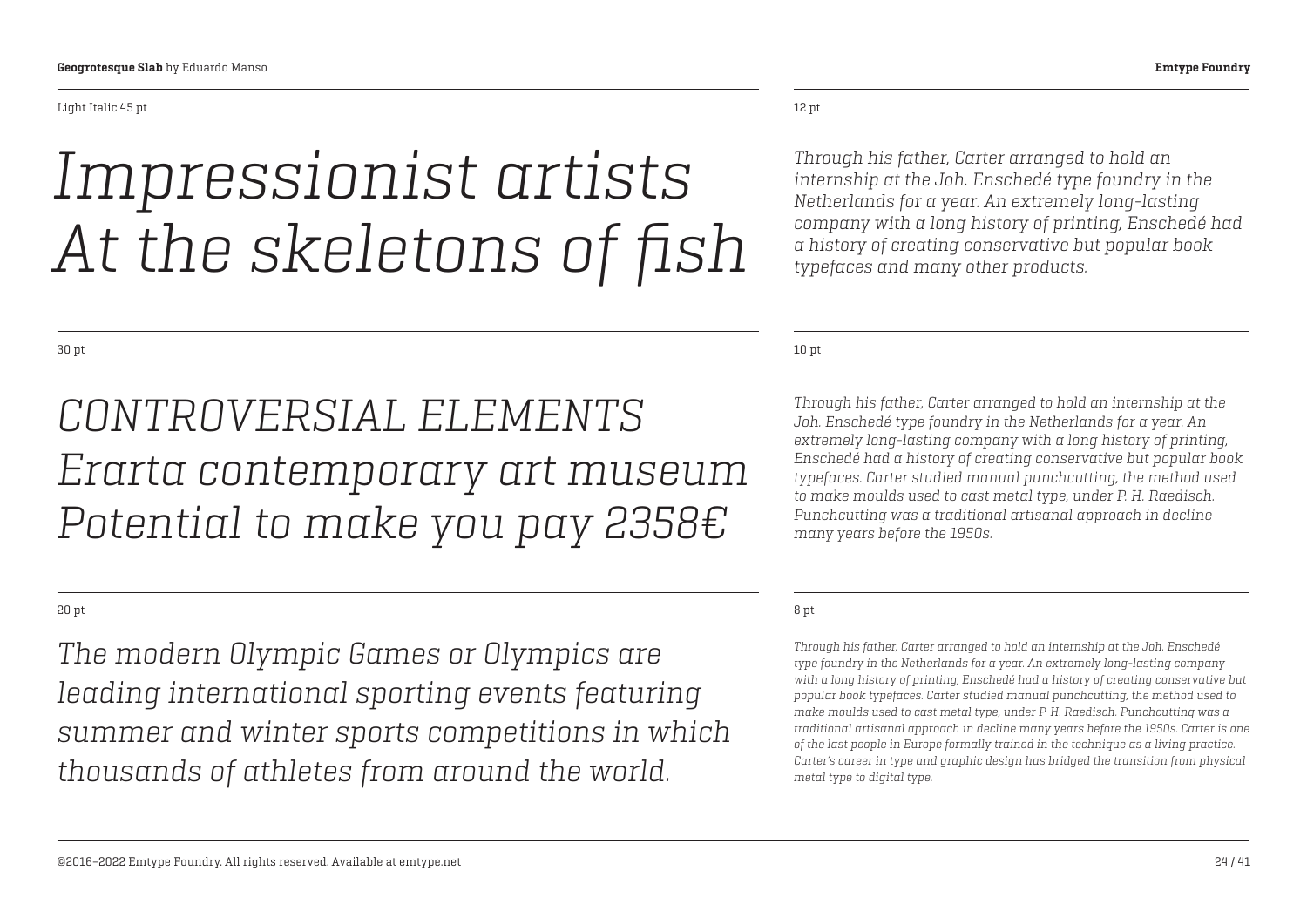Regular 150 pt

# Documents

90 pt

# Mark Woodgate

48 pt

## SHE HAS A TENDENCY TO THINK Generating electric power facility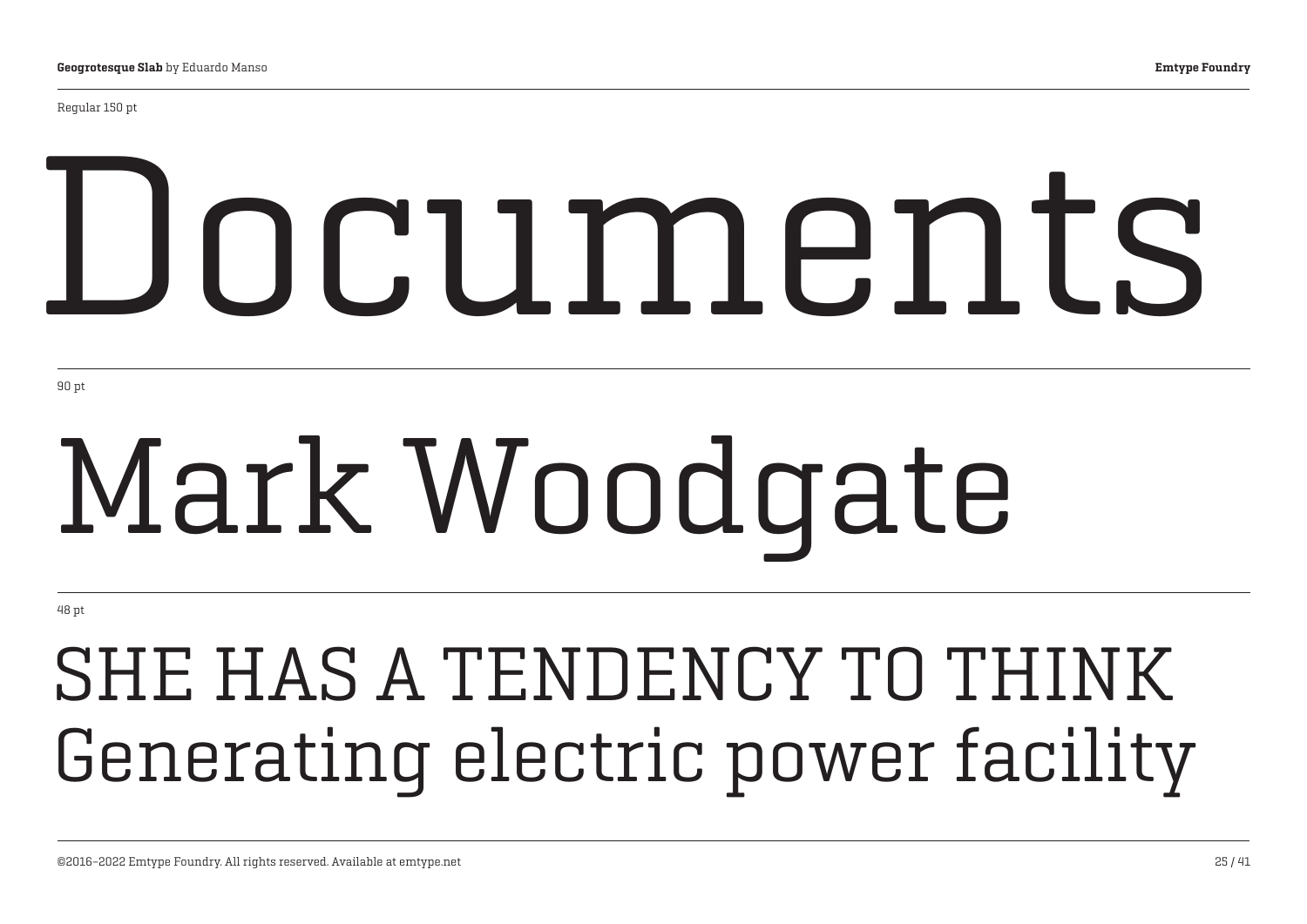#### Regular 45 pt

## Popular sports league The almighty cavalier

30 pt

### LARGER INTERNATIONAL BANKS Glasses through the lens of time Income in United States dollars

20 pt

Michael Joseph Glennon, born December 12, 1989 is an American football quarterback for the Oakland Raiders of the NFL. He played college football at NC State and was drafted by the Tampa.

### 12 pt

Through his father, Carter arranged to hold an internship at the Joh. Enschedé type foundry in the Netherlands for a year. An extremely long-lasting company with a long history of printing, Enschedé had a history of creating conservative but popular book typefaces and many other products.

10 pt

Through his father, Carter arranged to hold an internship at the Joh. Enschedé type foundry in the Netherlands for a year. An extremely long-lasting company with a long history of printing, Enschedé had a history of creating conservative but popular book typefaces. Carter studied manual punchcutting, the method used to make moulds used to cast metal type, under P. H. Raedisch. Punchcutting was a traditional artisanal approach in decline many years before the 1950s.

### 8 pt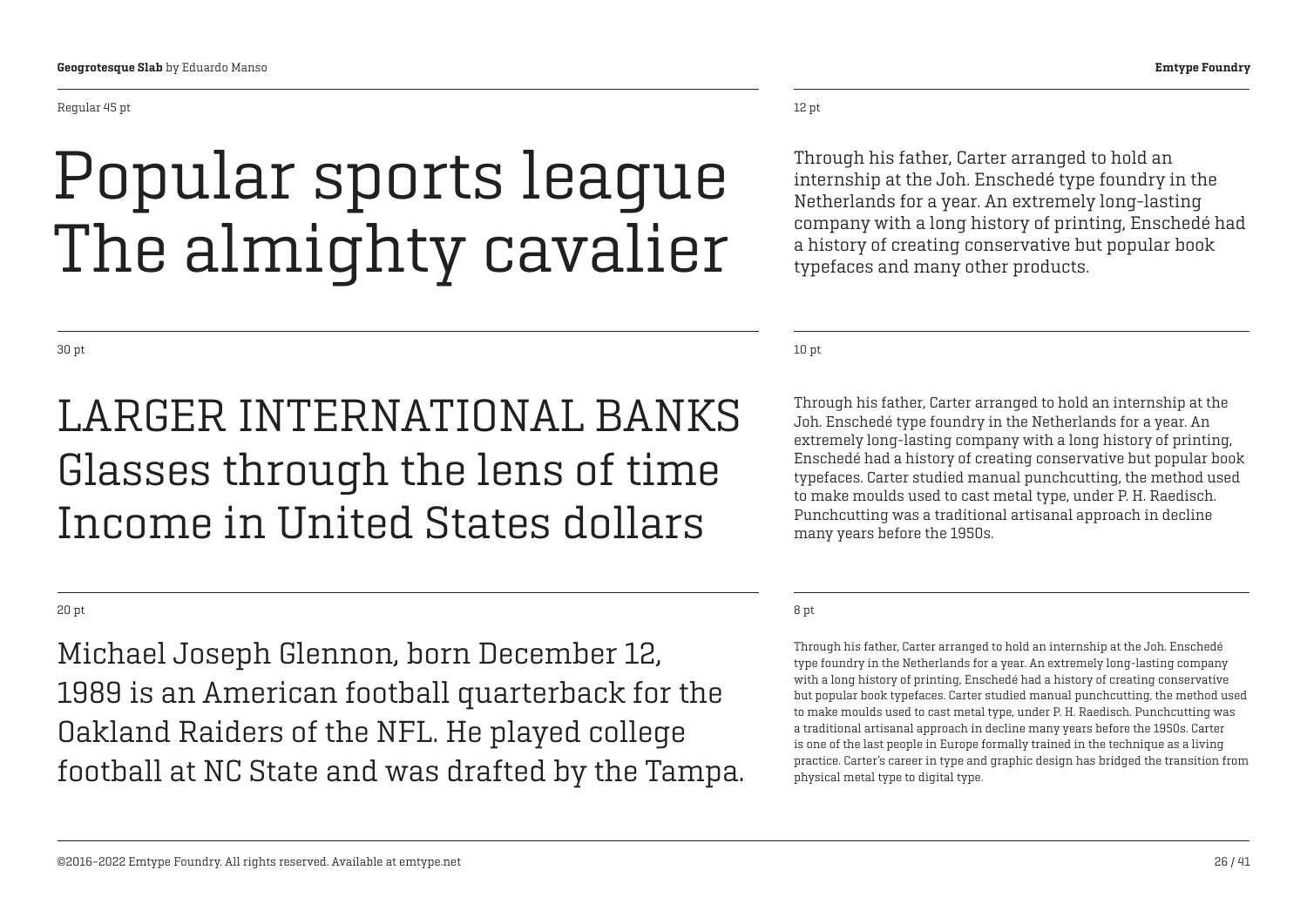Regular Italic 150 pt

# *Basketball*

90 pt

# *Velibor Milutinovic*

48 pt

## *TOOLS AND THE ABILITY TO USE National and global economies*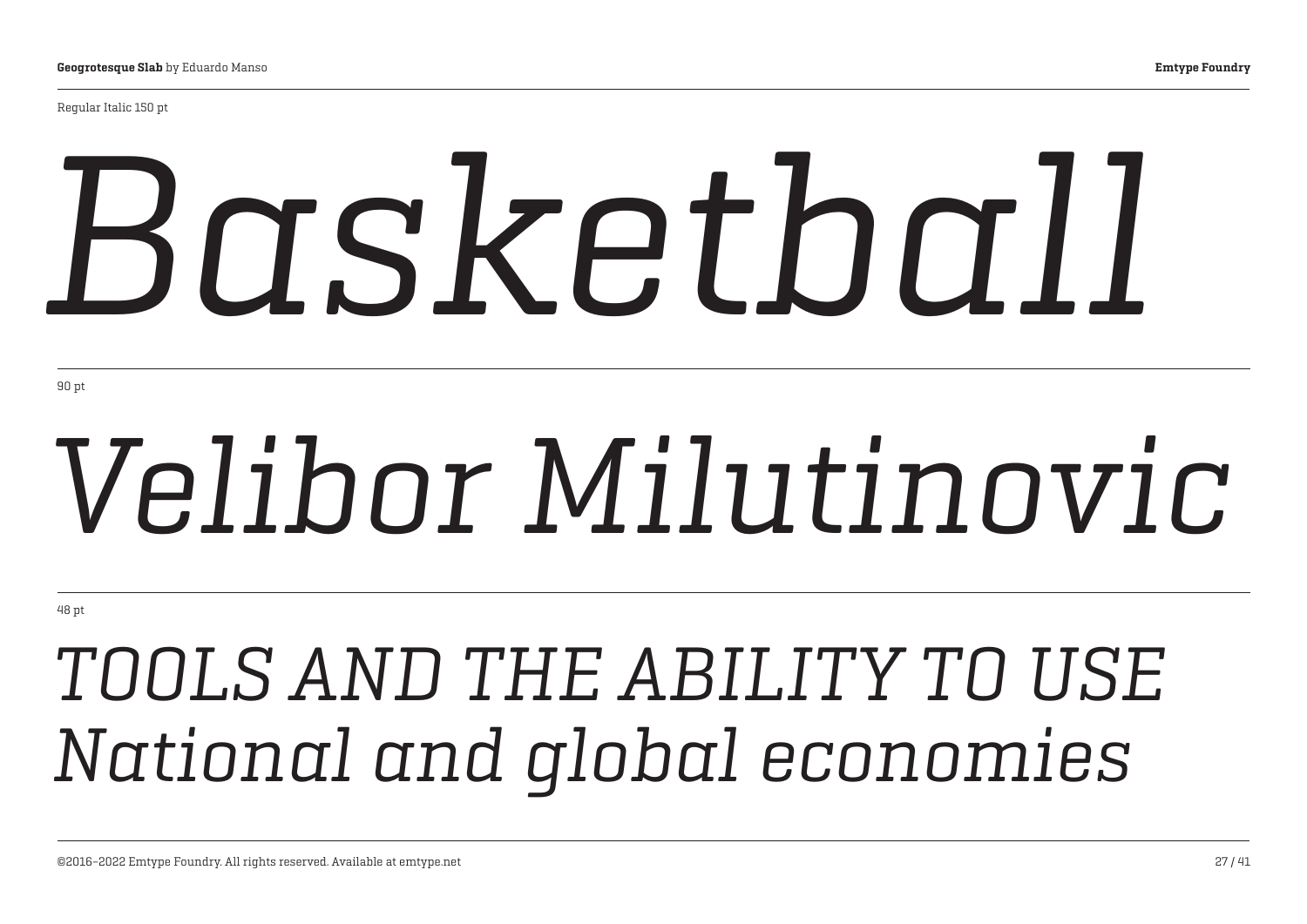Regular Italic 45 pt

## *Mixture of 53 gases Man behind dragons*

30 pt

### *CONCENTRATING SOLAR POWER International energy agencies Maintaining their infrastructures*

20 pt

*Korfball is a ball sport, with similarities to netball and basketball. It is played by two teams of eight players with four female players and four male players in each team the objective is.*

12 pt

*Through his father, Carter arranged to hold an internship at the Joh. Enschedé type foundry in the Netherlands for a year. An extremely long-lasting company with a long history of printing, Enschedé had a history of creating conservative but popular book typefaces and many other products.*

10 pt

*Through his father, Carter arranged to hold an internship at the Joh. Enschedé type foundry in the Netherlands for a year. An extremely long-lasting company with a long history of printing, Enschedé had a history of creating conservative but popular book typefaces. Carter studied manual punchcutting, the method used to make moulds used to cast metal type, under P. H. Raedisch. Punchcutting was a traditional artisanal approach in decline many years before the 1950s.*

#### 8 pt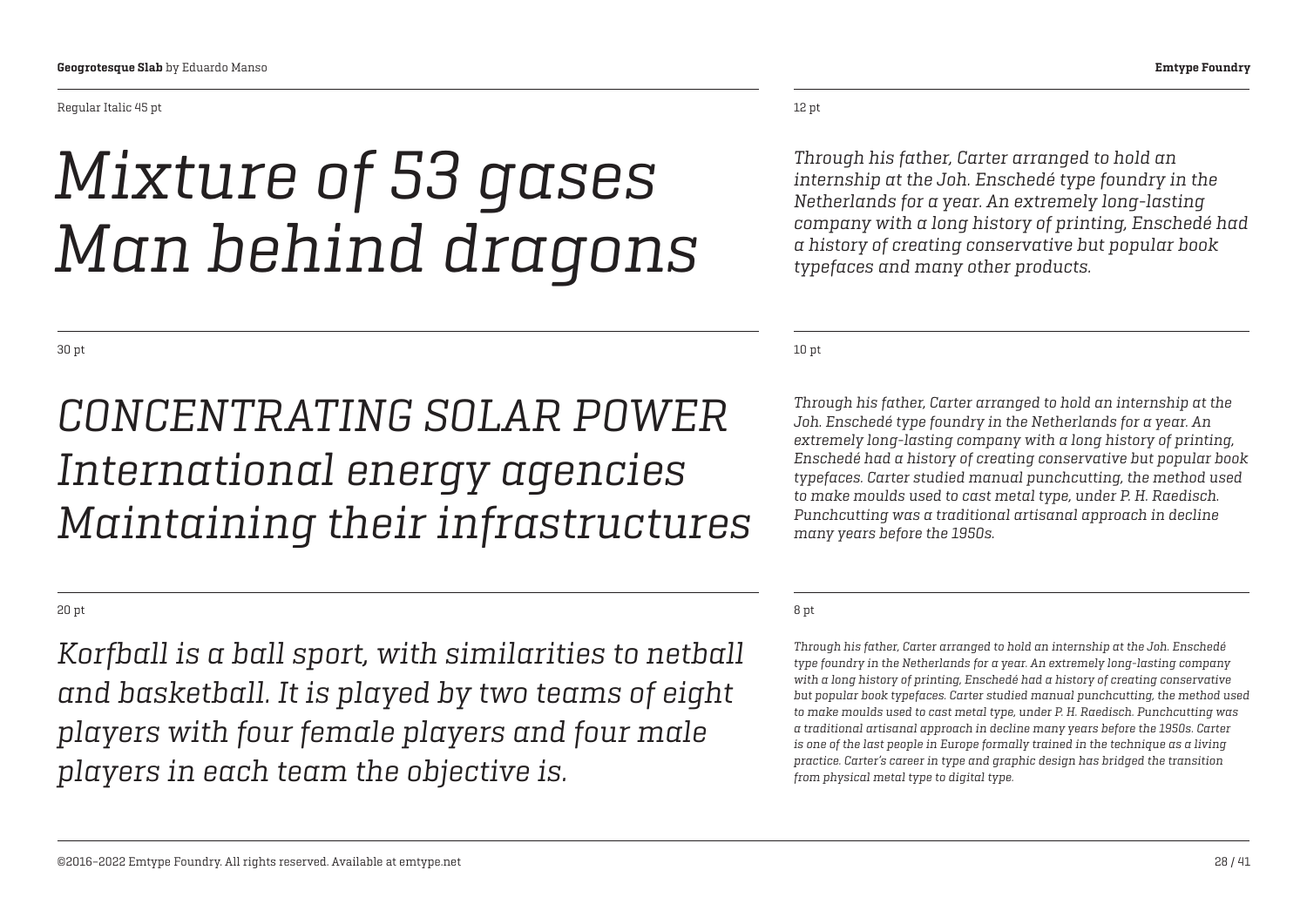Medium 150 pt

# Financials

90 pt

# Andrzej Strejlau

48 pt

## REMAINS SOMEWHAT OF KNOWN Entirely neoclassical framework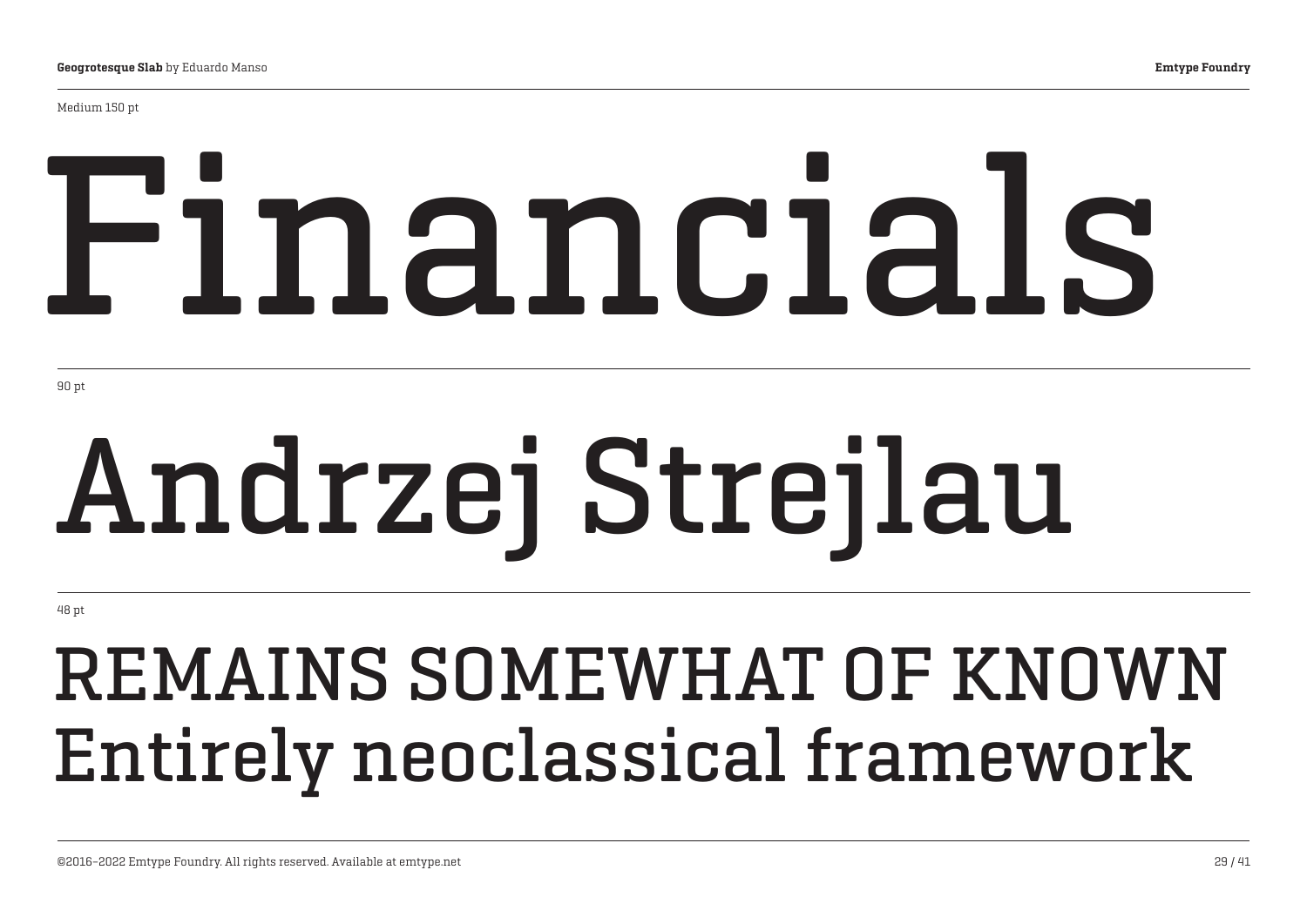Medium 45 pt

## Buildings & machines Eurozone members

### CLASSICAL MACROECONOMICS Rule for 32 different categories Vibrant yellows in graffiti art

20 pt

The Volgograd tractor plant or the Stalingrad tractor plant, is a heavy equipment factory located in Volgograd, Russia. It was once one of the largest tractor manufacturing enterprises.

12 pt

Through his father, Carter arranged to hold an internship at the Joh. Enschedé type foundry in the Netherlands for a year. An extremely long-lasting company with a long history of printing, Enschedé had a history of creating conservative but popular book typefaces and many other products.

10 pt

Through his father, Carter arranged to hold an internship at the Joh. Enschedé type foundry in the Netherlands for a year. An extremely long-lasting company with a long history of printing, Enschedé had a history of creating conservative but popular book typefaces. Carter studied manual punchcutting, the method used to make moulds used to cast metal type, under P. H. Raedisch. Punchcutting was a traditional artisanal approach in decline many years before the 1950s.

#### 8 pt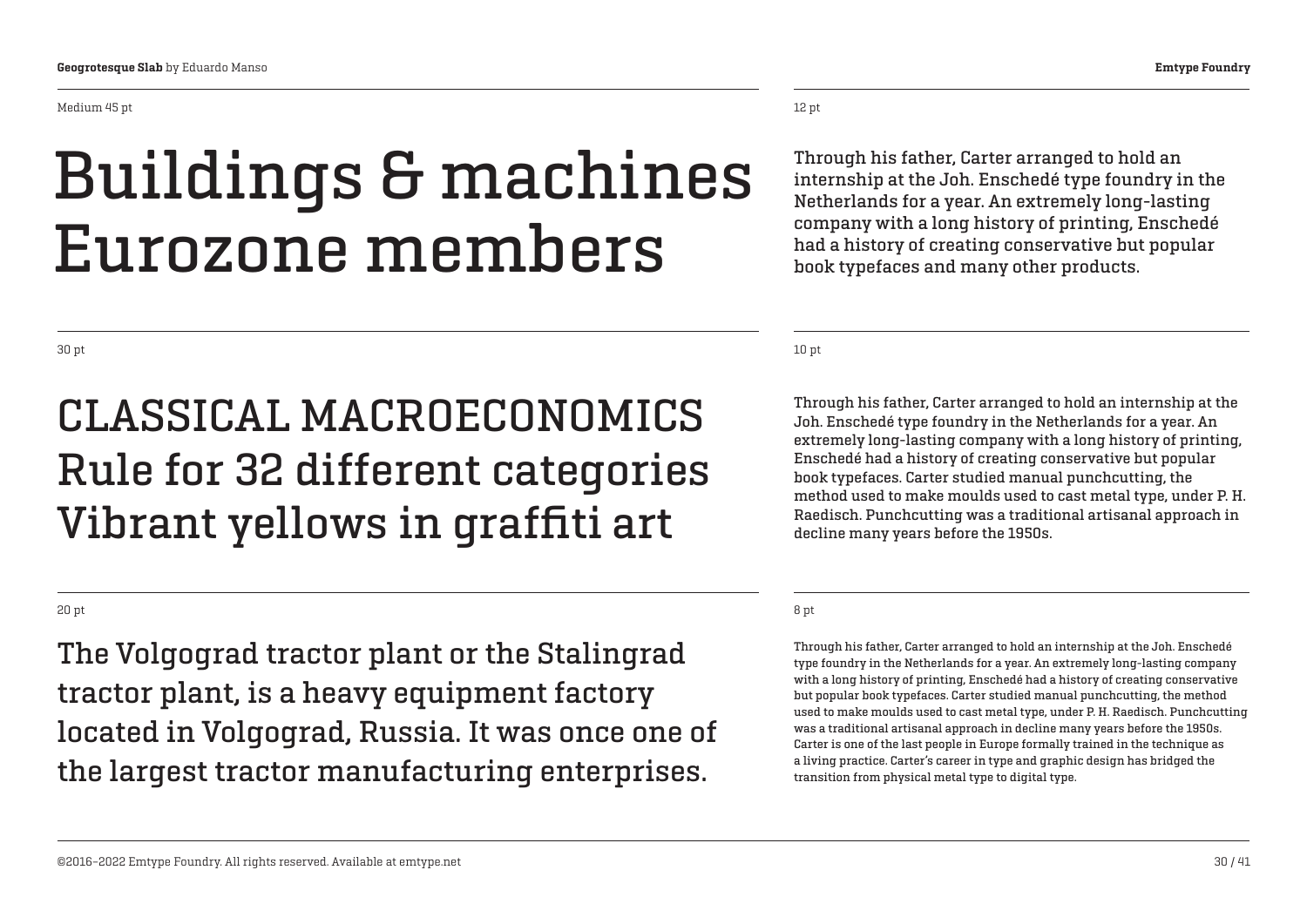Medium Italic 150 pt

# *Broadcast*

90 pt

# *Jürgen Klopp*

48 pt

## *LOOKING TO LEAD HE TO VICTORY Secrets of rigorous foundations*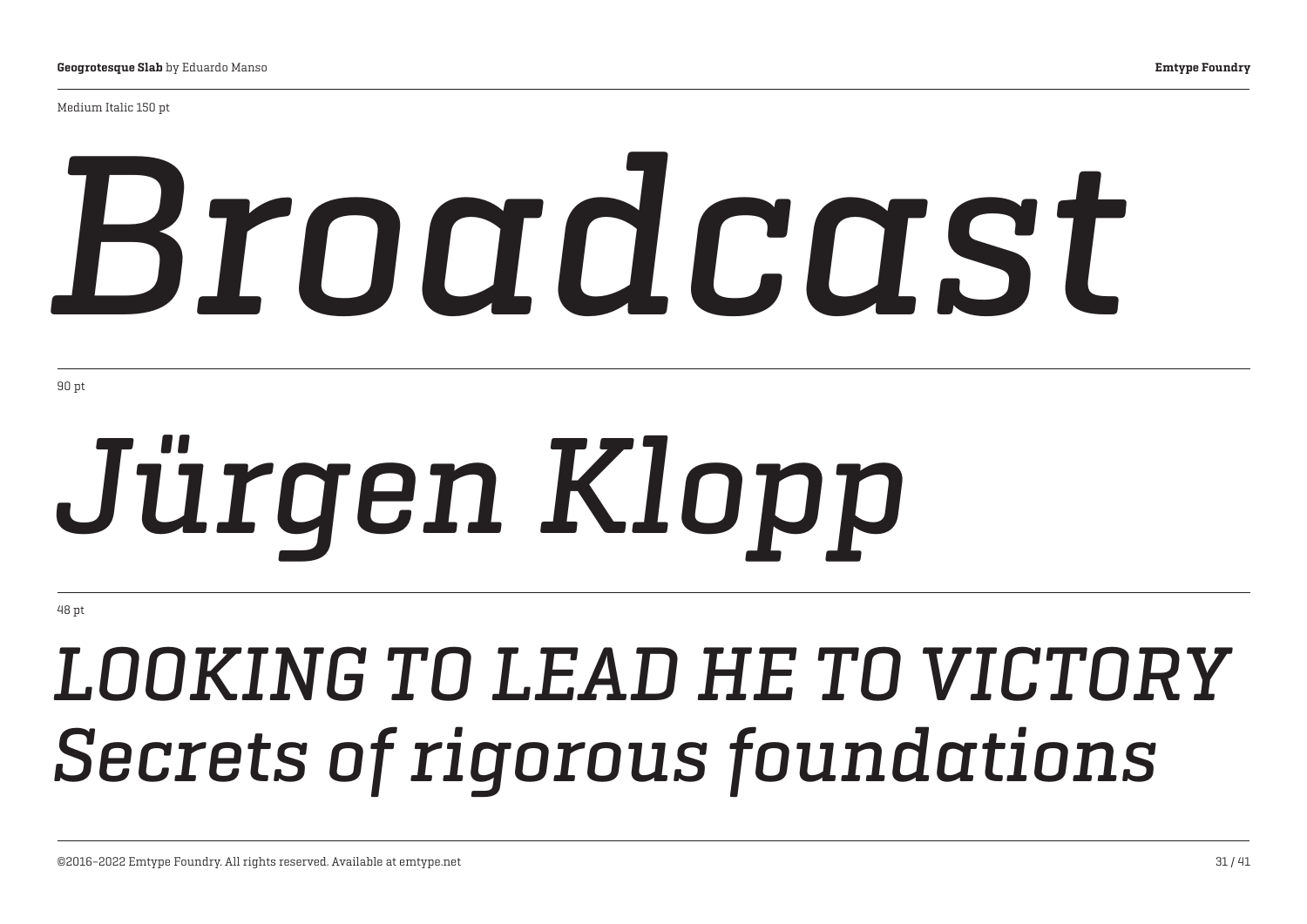#### Medium Italic 45 pt

## *Equivalent to 34 watts Ultimate world record*

12 pt

*Through his father, Carter arranged to hold an internship at the Joh. Enschedé type foundry in the Netherlands for a year. An extremely long-lasting company with a long history of printing, Enschedé had a history of creating conservative but popular book typefaces and many other products.*

10 pt

*Through his father, Carter arranged to hold an internship at the Joh. Enschedé type foundry in the Netherlands for a year. An extremely long-lasting company with a long history of printing, Enschedé had a history of creating conservative but popular book typefaces. Carter studied manual punchcutting, the method used to make moulds used to cast metal type, under P. H. Raedisch. Punchcutting was a traditional artisanal approach in decline many years before the 1950s.*

#### 8 pt

*Through his father, Carter arranged to hold an internship at the Joh. Enschedé type foundry in the Netherlands for a year. An extremely long-lasting company with a long history of printing, Enschedé had a history of creating conservative but popular book typefaces. Carter studied manual punchcutting, the method used to make moulds used to cast metal type, under P. H. Raedisch. Punchcutting was a traditional artisanal approach in decline many years before the 1950s. Carter is one of the last people in Europe formally trained in the technique as a living practice. Carter's career in type and graphic design has bridged the transition from physical metal type to digital type.*

30 pt

### *REFERENCE TO THE SPOT PRICES Computer generated imagery Where the hologram can grow*

20 pt

*Acrobatic gymnastics is a competitive gymnastic discipline where partnerships of gymnasts work together and perform figures consisting of acrobatic moves, dance and tumbling.*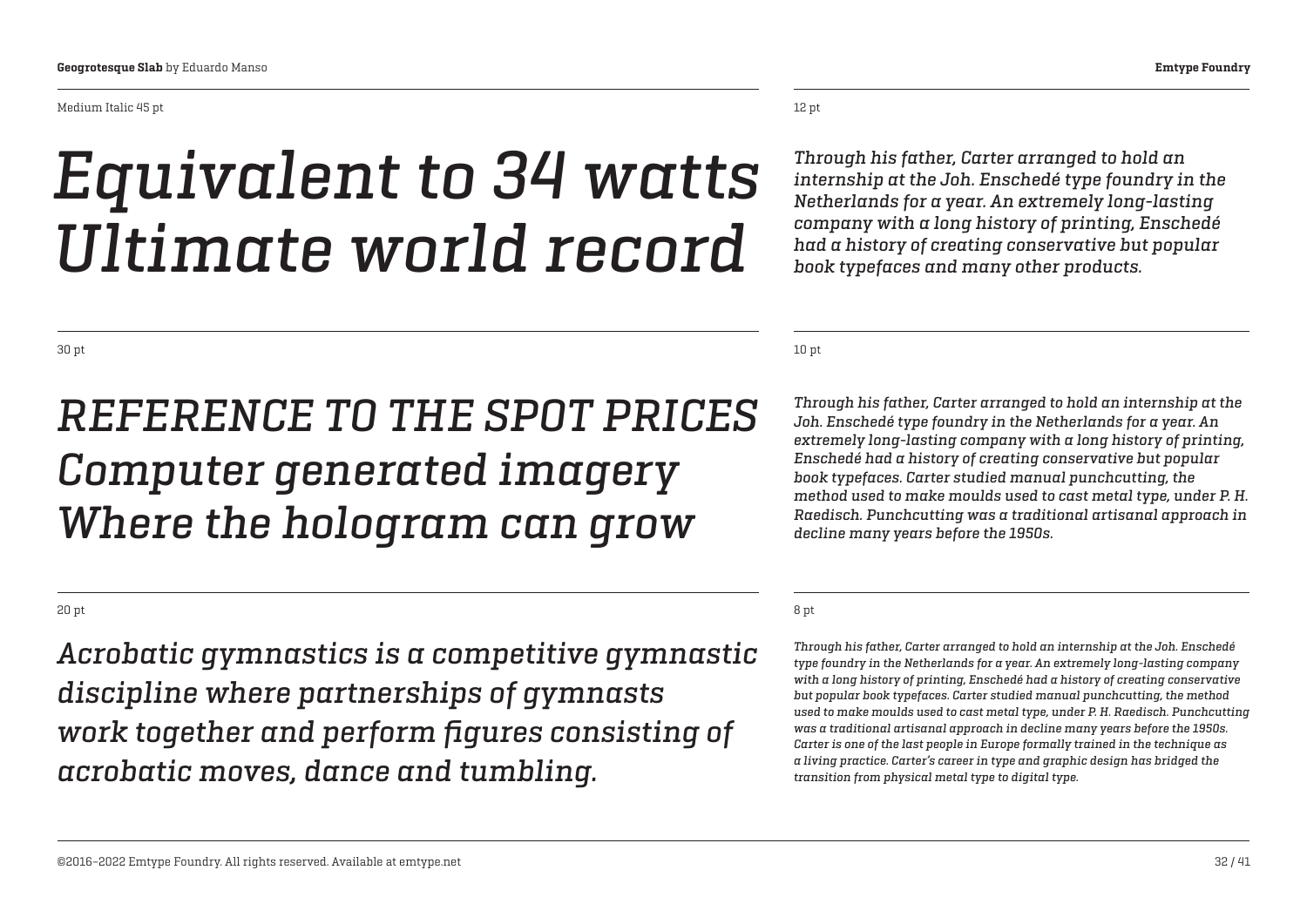SemiBold 150 pt

# Advanced

90 pt

# Mike Budenholzer

48 pt

## INTERNATIONAL GOLD NETWORK Burning fossil fuels such as coal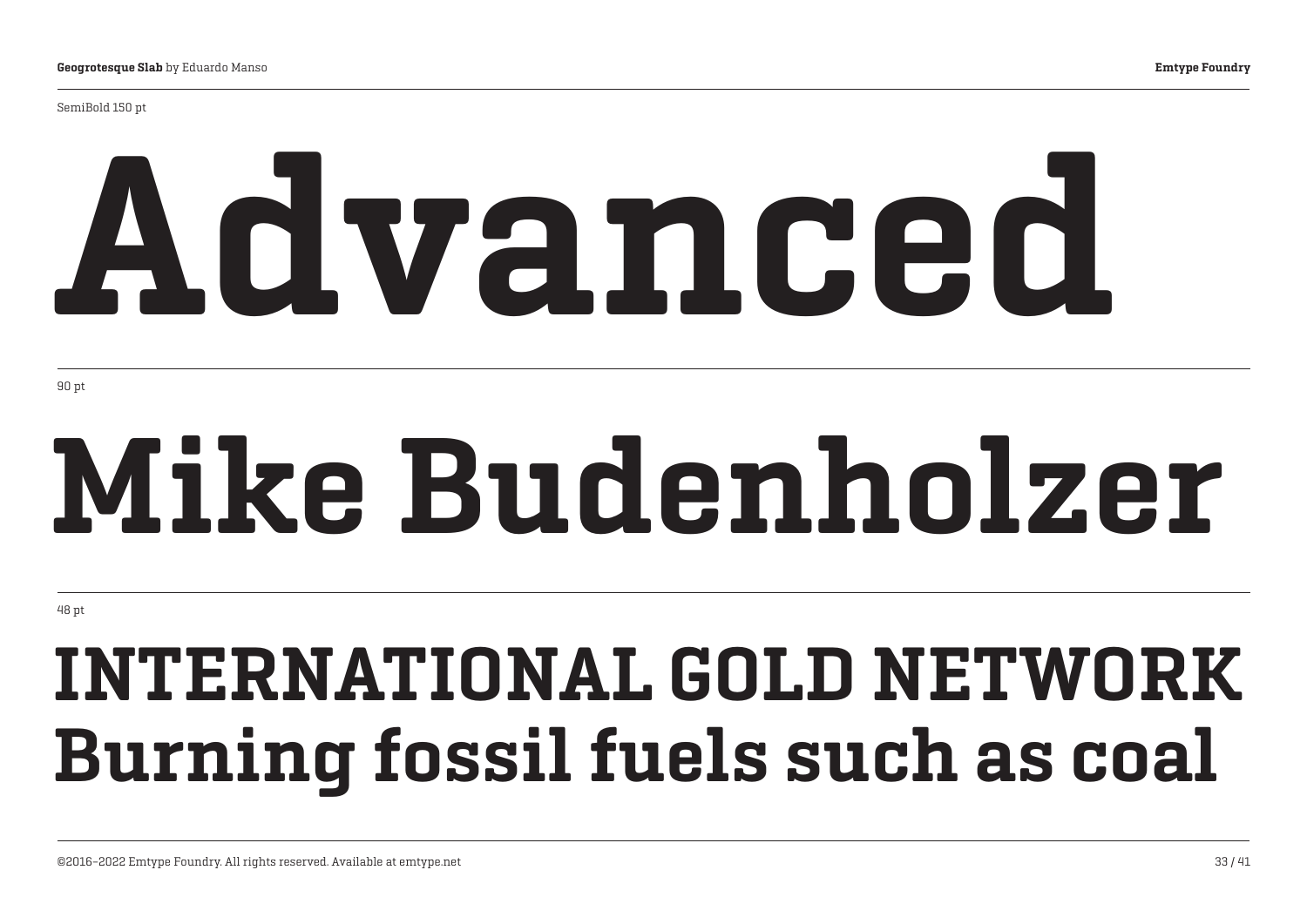## Contract between two Market cap of 9.527B

30 pt

### SHOWED IN THE EARLY 1970'S She's gonna be next president Both an aristocrat and an artist

20 pt

The foreign exchange market is a global market for the trading of currencies. This market determines foreign exchange rates for every currency it includes all aspects of buying.

12 pt

Through his father, Carter arranged to hold an internship at the Joh. Enschedé type foundry in the Netherlands for a year. An extremely long-lasting company with a long history of printing, Enschedé had a history of creating conservative but popular book typefaces and many other products.

10 pt

Through his father, Carter arranged to hold an internship at the Joh. Enschedé type foundry in the Netherlands for a year. An extremely long-lasting company with a long history of printing, Enschedé had a history of creating conservative but popular book typefaces. Carter studied manual punchcutting, the method used to make moulds used to cast metal type, under P. H. Raedisch. Punchcutting was a traditional artisanal approach in decline many years before the 1950s.

#### 8 pt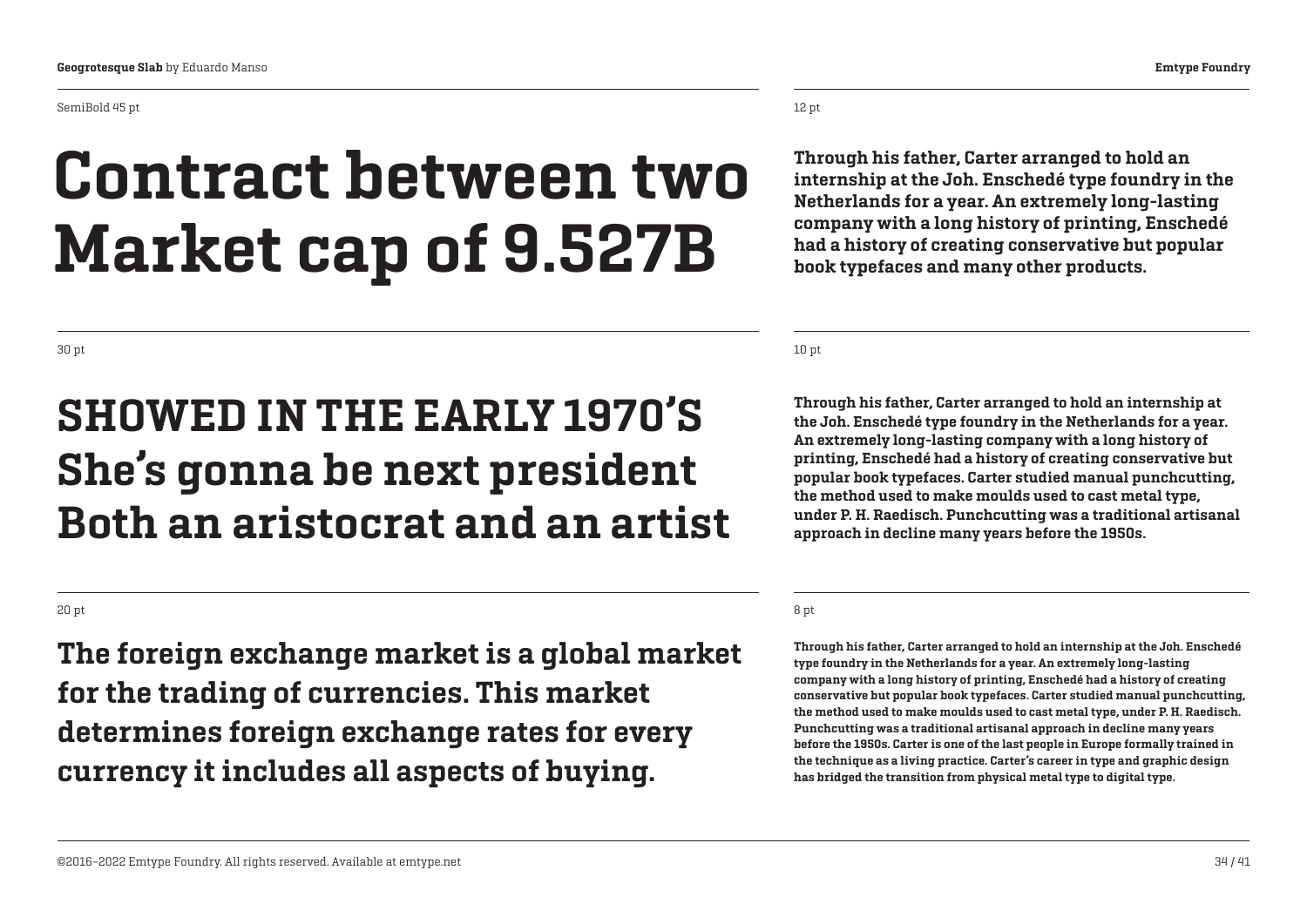SemiBold Italic 150 pt

# *Electricals*

90 pt

# *Billy Cunningham*

48 pt

## *SOCIAL JUSTICE ORGANIZATIONS Machine used in surface mining*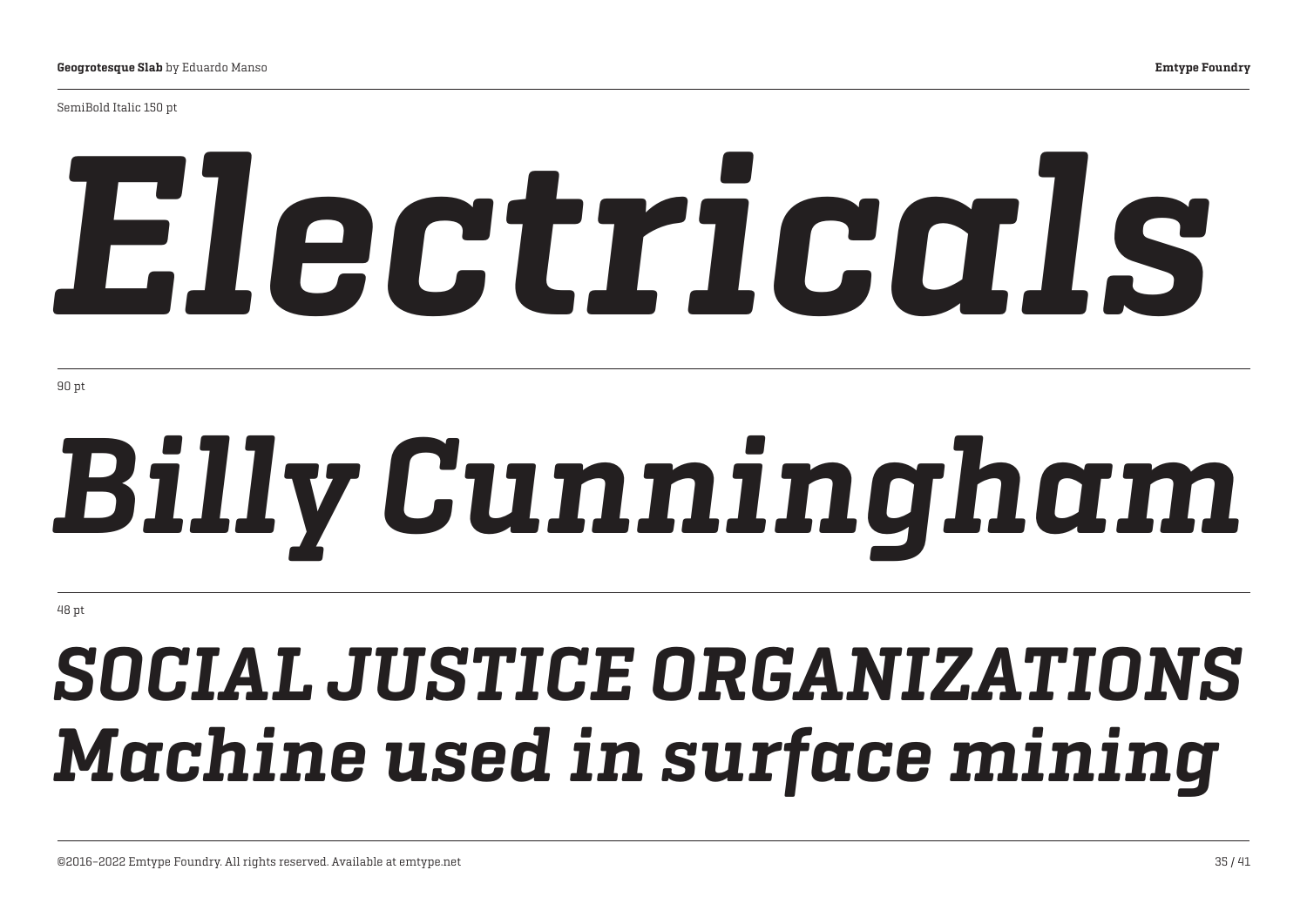#### SemiBold Italic 45 pt

## *Buy it for only \$1,450 Semifinals are tough*

*Through his father, Carter arranged to hold an internship at the Joh. Enschedé type foundry in the Netherlands for a year. An extremely long-lasting company with a long history of printing, Enschedé had a history of creating conservative but popular book typefaces and many other products.*

10 pt

*Through his father, Carter arranged to hold an internship at the Joh. Enschedé type foundry in the Netherlands for a year. An extremely long-lasting company with a long history of printing, Enschedé had a history of creating conservative but popular book typefaces. Carter studied manual punchcutting, the method used to make moulds used to cast metal type, under P. H. Raedisch. Punchcutting was a traditional artisanal approach in decline many years before the 1950s.*

#### 8 pt

*Through his father, Carter arranged to hold an internship at the Joh. Enschedé type foundry in the Netherlands for a year. An extremely long-lasting company with a long history of printing, Enschedé had a history of creating conservative but popular book typefaces. Carter studied manual punchcutting, the method used to make moulds used to cast metal type, under P. H. Raedisch. Punchcutting was a traditional artisanal approach in decline many years before the 1950s. Carter is one of the last people in Europe formally trained in the technique as a living practice. Carter's career in type and graphic design has bridged the transition from physical metal type to digital type.*

#### 30 pt

### *HAVE A LITTLE QUESTION THEN Cause and effect of the world Playing hard against unknown*

### 20 pt

*Financial institutions in most countries operate in a heavily regulated environment because they are critical parts of countries economies, due to economies dependence on them to grow.*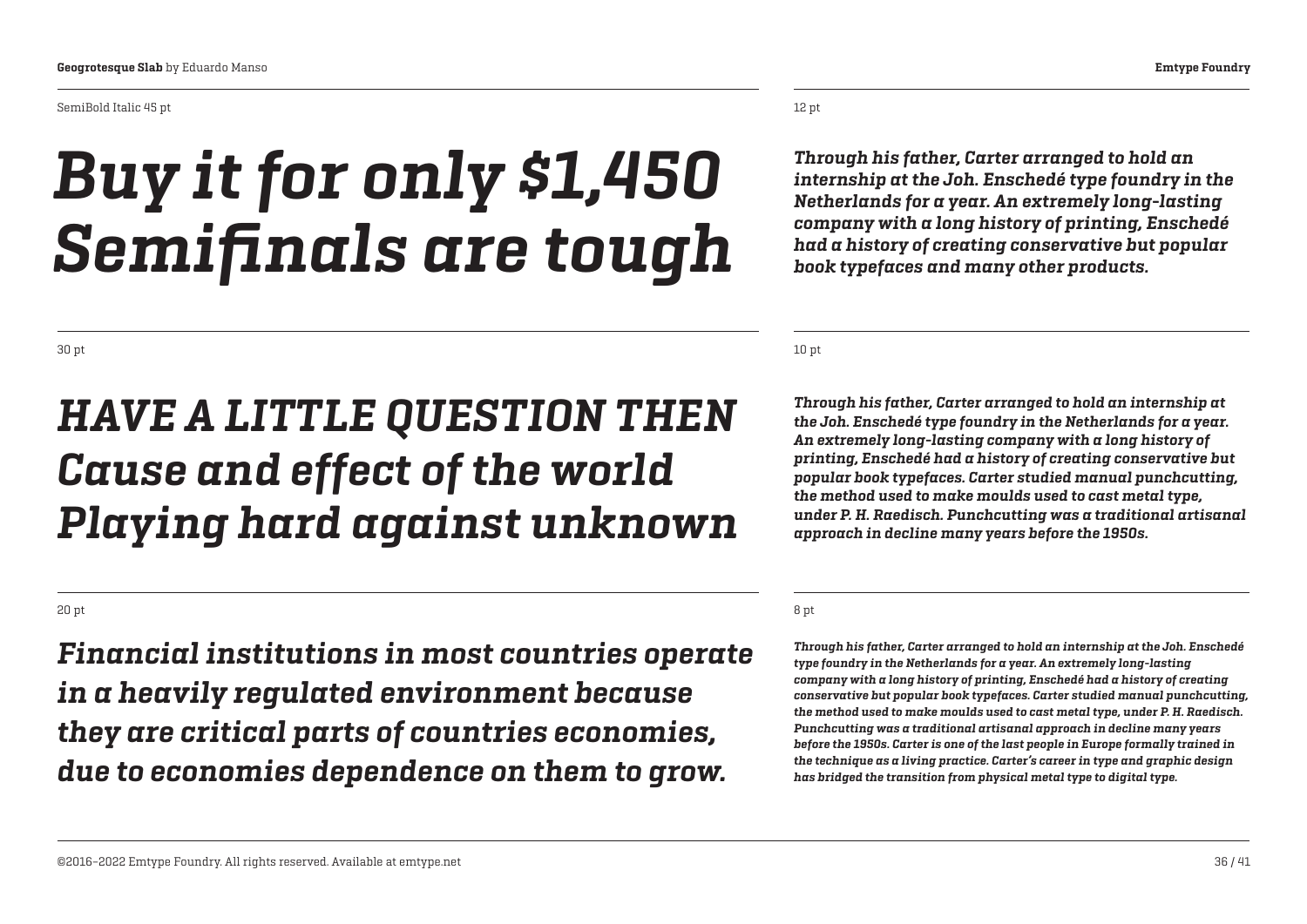# Futuristic

90 pt

# Edward Gottlieb

48 pt

## EUROPEAN BANK FOR FINANCE Maintains its essential features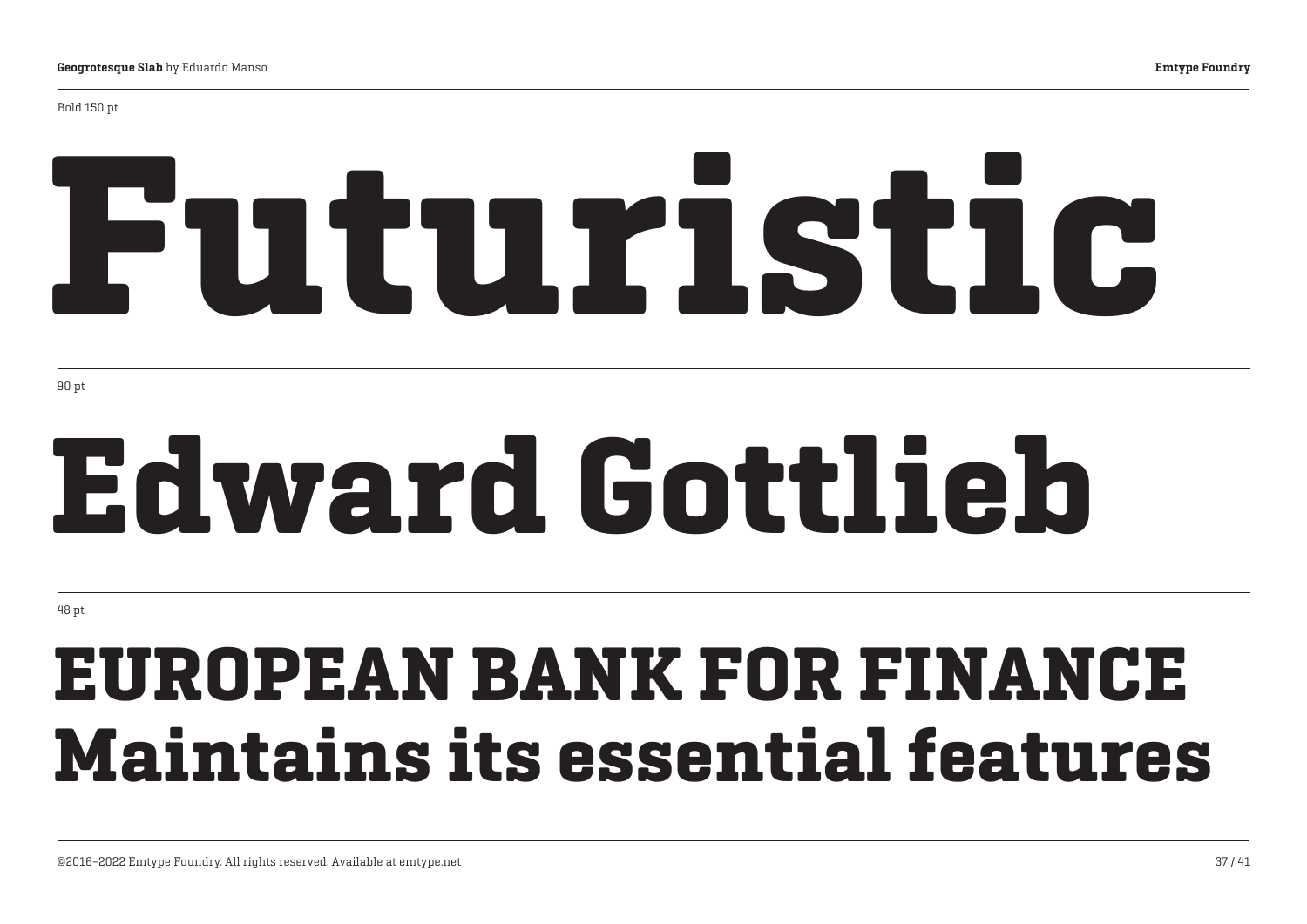Bold Italic 150 pt

# *Revenual*

90 pt

# *Bobby Leonard*

48 pt

## *RESETTLEMENT GUIDELINES Achieve diverse architectural*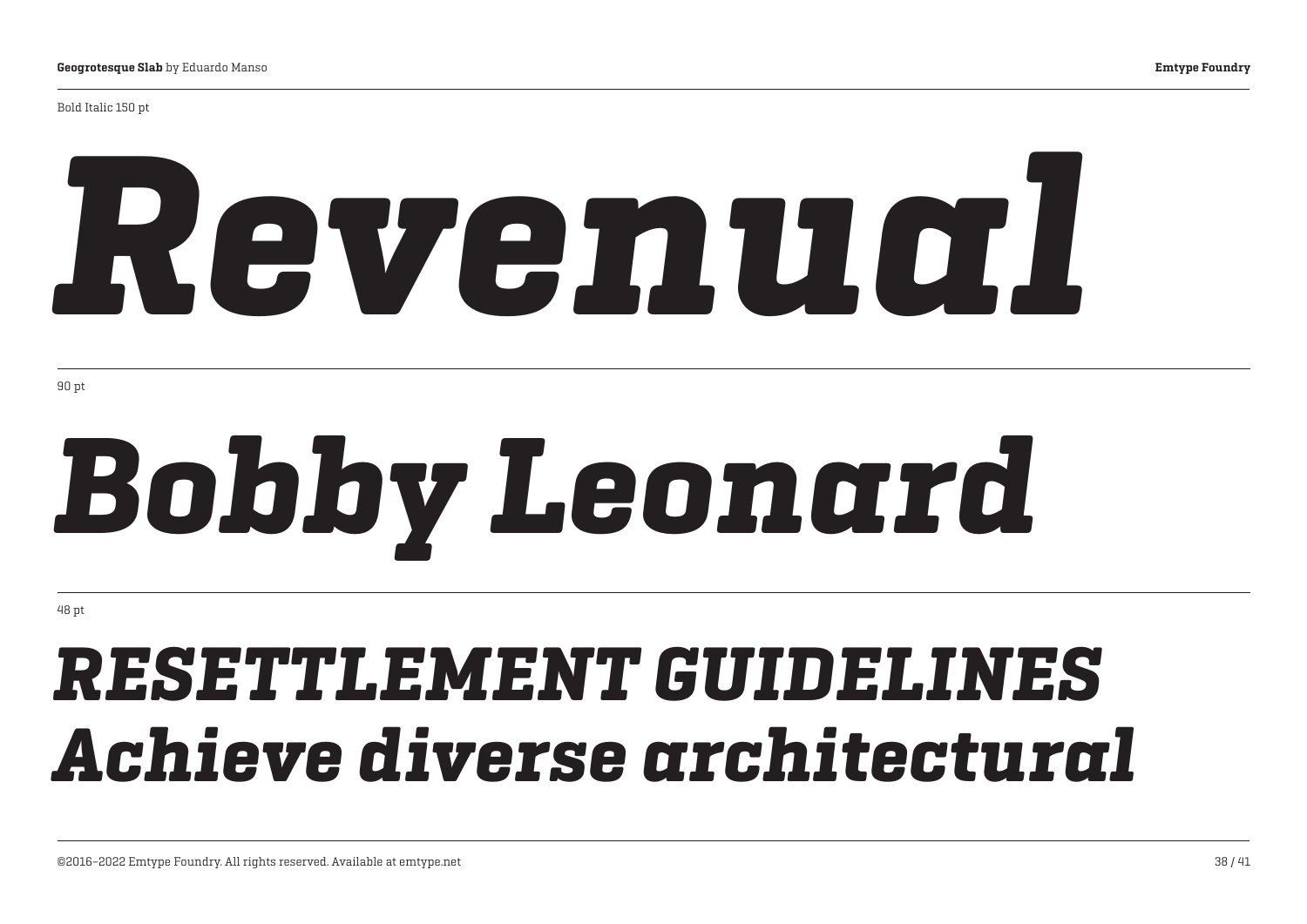Complete character set Medium 24 pt

### ABCDEFGHIJKLMNOPQRSTUVWXYZ abcdefghijklmnopqrstuvwxyz 0123456789

**Diacritics** 

ÀÁÂÃÄĀĂÅǺĄÆǼĆĈČĊÇĎĐÈÉÊĚËĒĔĖĘĜĞĠĢĤĦÌÍÎĨÏĪĬİĮIJĴĶĹĻŁĿĽŃ ŇÑŅŊÒÓÔÕÖÖŐØØŒÞŔŘŖŚŜŠŞSŤŢŦÙÚÛŨŨŨŬŰŰŲŴŴŴŸÝŶŶŸ ŹŽŻàáâãääāååąææćĉčċçđďđèéêěëēĕėęĝğġģĥħìíîĩiīĭįijŋĵkkĺlłŀl ńňñņ'nŋòóôõöōŏőøǿœþŕŗřśŝšşșßſťţŧùúûũüūŭůűųẁẃŵẅỳýŷÿźžż

Ligatures

### fffiflffiffl

Miscellaneous

 $0123456789$  \$£€¥ $f$ ¢%‰+−=÷×<>±≤≥≠ ▼▲▶□◀●◆◇◦ $\mu$ ] $\Theta$ @&()[]{}/|\¡?¿!•·-–—«» ''#©®™°\*†‡§¶^~\_ªº.,:;…"''""'

Fractions

 $0123456789$   $0123456789$   $0123456789$   $0123456789$   $1/3$   $\frac{2}{3}$   $\frac{4}{3}$   $\frac{4}{5}$   $\frac{3}{5}$   $\frac{4}{5}$   $\frac{5}{6}$   $\frac{1}{8}$   $\frac{3}{8}$   $\frac{5}{8}$   $\frac{7}{8}$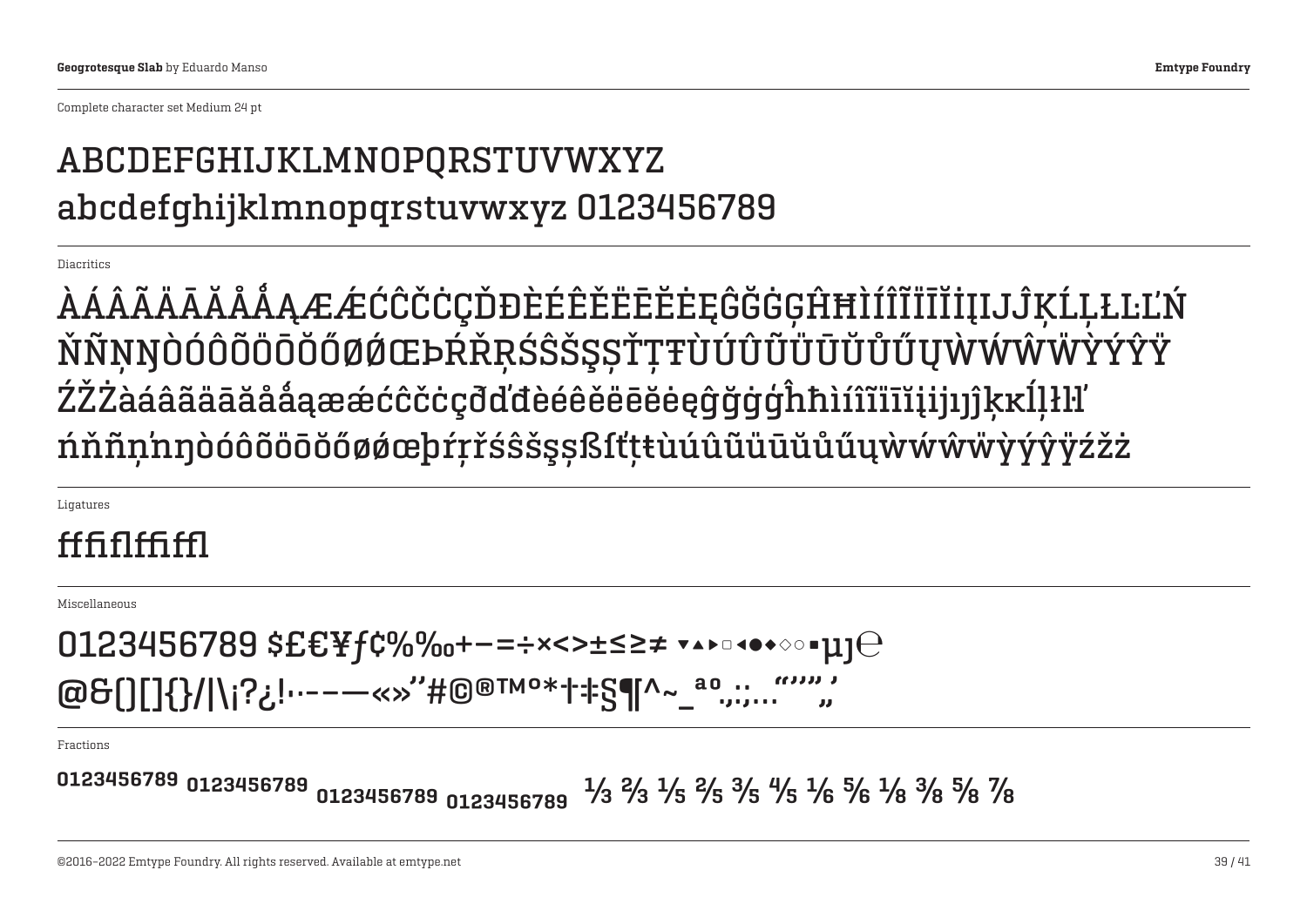#### About the font

Geogrotesque Slab is the ideal companion of the popular Geogrotesque. The challenge was to achieve a fully recognizable font working as part of the existing family, for that reason the Slab version conveys the same message in a different way. The serifs provide a new security, confidence and firmness without losing the initial closeness. This new addition brings even more design options and now there is a Geogrotesque for every need.

#### Languages

Afrikaans, Albanian, Basque, Bosnian, Bulgarian, Catalan, Croatian, Czech, Danish, Dutch, English, Esperanto, Estonian, Filipino, Finnish, French, Galician, German, Hungarian, Icelandic, Indonesian, Irish, Italian, Javanese, Kurdish, Latin, Latvian, Lithuanian, Malay, Maltese, Moldovan, Norwegian, Polish, Portuguese, Romanian, Scottish Gaelic, Serbian, Slovak, Slovenian, Somali, Spanish, Suahili, Swedish, Tagalog, Turkish, Welsh, Zulu & more.

Licenses Info

**Desktop** For use on a desktop computer. Including the most common uses, both personal and commerical, for use in desktop applications such as Adobe Photoshop, Adobe InDesign and Microsoft Office. Desktop licenses are based on the number of computers in which the font will be installed.

Webfont For a website or web application. A webfont license allows to embed the font into a website, so that it can be displayed on any browser. The license is based on a monthly pageview allowance for the webfonts. One time fee, this license does not need to be renewed if the site remain within that monthly pageviews.

**ePub** For use on an electronic publication. The license allows to embed the font in an electronic publication such as digital books, magazines, newspapers. An ePub license is based on the number of publications in which the font is used and each issue counts as a separate publication.

App For a mobile app for iOS, Android or Windows Phone, the license allows to embed the font in the mobile application's code. Licenses are purchased based on the total number of different apps created.

**Server** For use on sites, web apps, or services that allow a non-licensed user to utilize the font to create a personalized product. This license is valid for one year and is renewed each year that the font remains in use. A font downloaded with this license cannot be used in Software as a Service.

### Original release date

December 2016

#### 14 styles

Thin, Thin Italic, UltraLight, UltraLight Italic, Light, Light Italic, Regular, Regular Italic, Medium, Medium Italic, SemiBold, SemiBold Italic, Bold and Bold Italic

#### Desktop formats

OpenType (OTF)

#### Web formats

Embedded OpenType (EOT) TrueType web (TTF) Web Open Font (WOFF) Web Open Font 2 (WOFF2)